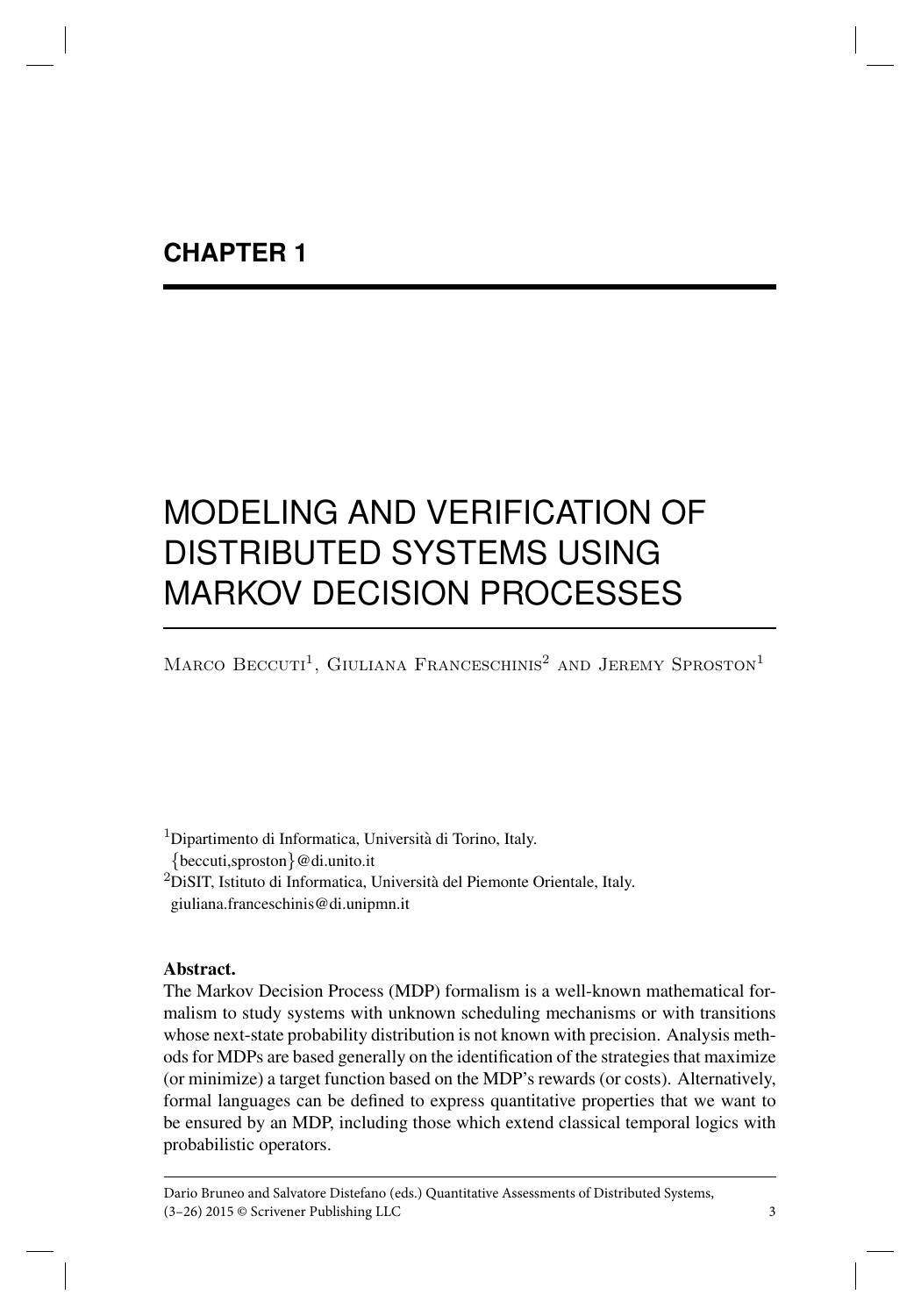4 Quantitative Assessments of Distributed Systems

The MDP formalism is low level: to facilitate the representation of complex reallife distributed systems higher-level languages have been proposed. In this chapter we consider Markov Decision Well-formed Nets (MDWN), which are probabilistic extensions of Petri nets that allow one to describe complex nondeterministic (probabilistic) behavior as a composition of simpler nondeterministic (probabilistic) steps, and which inherit the efficient analysis algorithms originally devised for well-formed Petri nets. The features of the formalism and the type of properties that can be studied are illustrated by an example of a peer-to-peer illegal botnet.

Keywords. Markov decision processes, modeling and verification.

#### **1.1 Introduction**

The mathematical formalism of Markov Decision Processes (MDPs) was introduced in the 1950s by Bellman and Howard [17, 7] in the context of operations research and dynamic programming, and has been used in a wide area of disciplines including economics, manufacturing, robotics, automated control and communication systems. An MDP can be regarded as a Markov chain extended with nondeterministic choice over actions, and is typically equipped with rewards (or costs) associated with transitions from state to state.

A key notion for MDPs is that of strategy, which defines the choice of action to be taken after any possible time step of the MDP. Analysis methods for MDPs are based on the identification of the strategies which maximize (or minimize) a target function either based on the MDP's rewards (or costs), or based on properties satisfied by the MDP's execution paths. For example, in a distributed system, there may be different recovery and preventive maintenance policies (modeled by different actions in the MDP); we can model the system using an MDP in order to identify the optimal strategy with respect to reliability, e.g., the optimal recovery and preventive maintenance policy that maximizes system availability. Reward-based performance indices rely on standard methods for MDPs, whereas path-based properties rely on probabilistic model checking methods [8, 3].

It is important to observe that the formalism of MDPs is low level, and it could be difficult to represent directly at this level a complex real-life distributed system. To cope with this problem, a number of higher-level formalisms have been proposed in the literature (e.g., stochastic transition systems [13], dynamic decision networks [14], probabilistic extensions of reactive modules [1], Markov decision Petri nets and Markov decision well-formed nets [5], etc.).

In this chapter we introduce the MDP formalism in the context of distributed systems and discuss how to express and compute (quantitative) properties which should be ensured by an MDP model (Sec. 1.2 ). Markov decision well-formed nets (MDWNs) are presented highlighting how they can be a good choice to model multicomponent distributed systems (Sec. 1.3) such as an illegal botnet example. Standard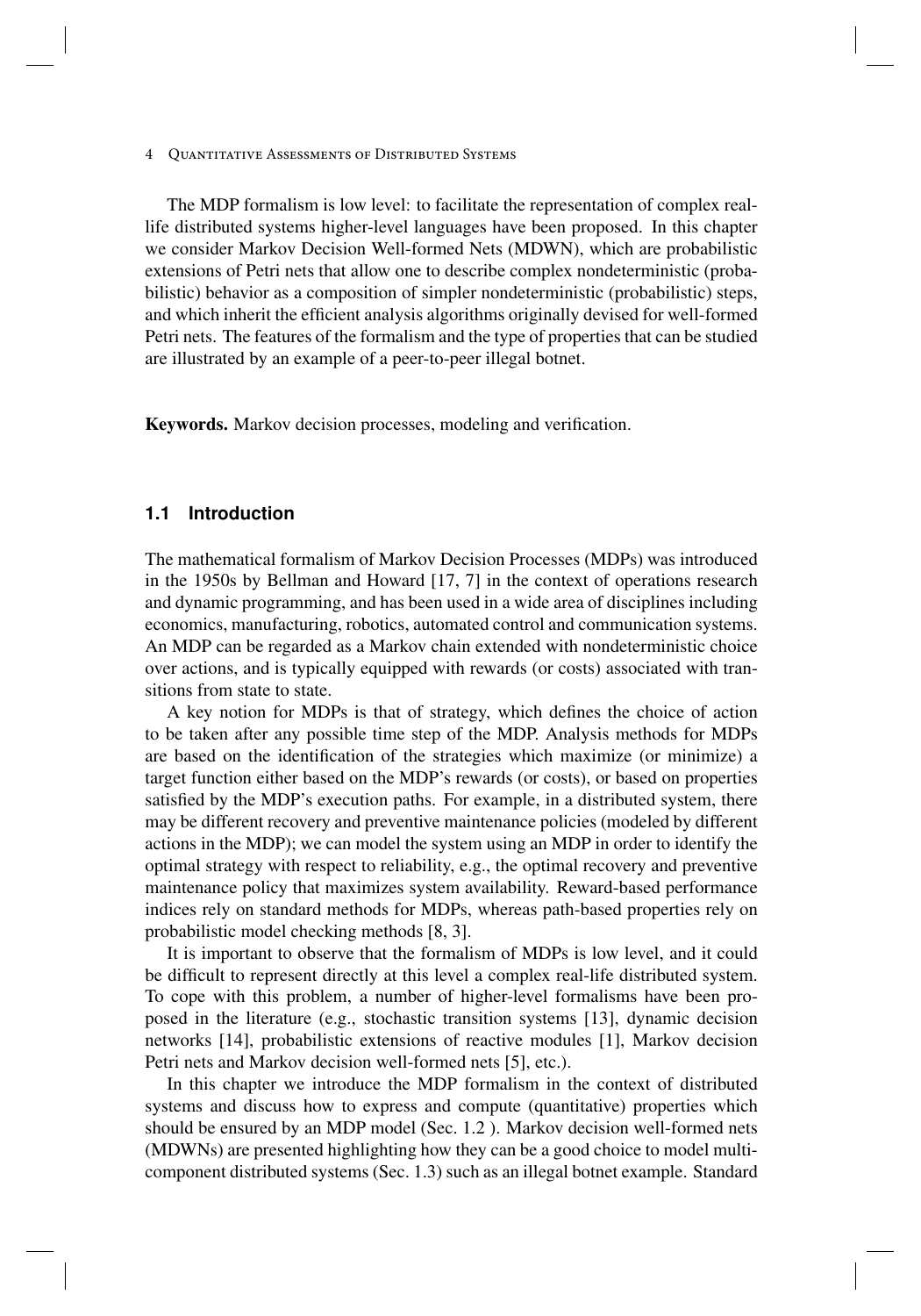MDP analysis and probabilistic model checking techniques are used to compute a number of performance indices on the illegal botnet example (Sec. 1.4 ).

*An application example: peer-to-peer botnet.* The application example presented in this chapter is inspired by the peer-to-peer illegal botnet model presented in [23]. Illegal botnets are networks of compromised machines under the remote control of an attacker that is able to use the computing power of these compromised machines for different malicious purposes (e.g., e-mail spam, distributed denial-of-service attacks, spyware, scareware, etc.). Typically, infection begins by exploiting web browser vulnerabilities or by involving a specific malware (a Trojan horse) to install malicious code on a target machine. Then the injected malicious code begins its bootstrap process and attempts to join to the botnet. When a machine is connected to the botnet it is called a *bot*, and can be used for a malicious purpose (we say that it becomes a *working bot*) or specifically to infect new machines (it becomes a *propagation bot*). This choice is a crucial aspect for the success of the malicious activity, meaning that the trade-off between the number of working bots and the number of propagation bots should be carefully investigated. To reduce the probability to be detected, the working and propagation bots are inactive most of the time. A machine can only be recovered if an anti-malware software discovers the infection, or if the computer is physically disconnected from the network.

Our MDP model is similar to that of [23], apart from the fact that we let the choice between the type of malicious activity, working or propagating, be nondeterministic, rather than a fixed probabilistic choice. In this way, we represent all possible choices of assignment of activity to an infected machine, including dynamic strategies that adapt their behaviour to the current global state of the botnet. We consider performance indices such as the average number of working or propagation bots at time t, and the probability that the number of working machines exceeds some threshold within time  $t$ . The performance indices obtained from our model are often significantly different from those obtained from a purely probabilistic version of the model in which the choices of activity of a newly infected machine have equal probability.

### **1.2 Markov Decision Processes**

Since the aim of this chapter is to describe how dynamic distributed systems can be effectively studied using MDPs, in this section we introduce the MDP formalism, while in the next section we consider a more high-level formalism for the description of systems which are based on MDPs (more precisely, MDPs provide the underlying semantics of the high-level formalism).

An MDP comprises a set of states, which for the purposes of this chapter we can consider as being finite, together a description of the possible transitions among the states. In MDPs the choice as to which transition to take from a state  $s$  is made according to two phases: the first phase comprises a nondeterministic choice among a number of *actions* available in the state s; whereas the second phase comprises a probabilistic choice between the possible target states of the transition. The proba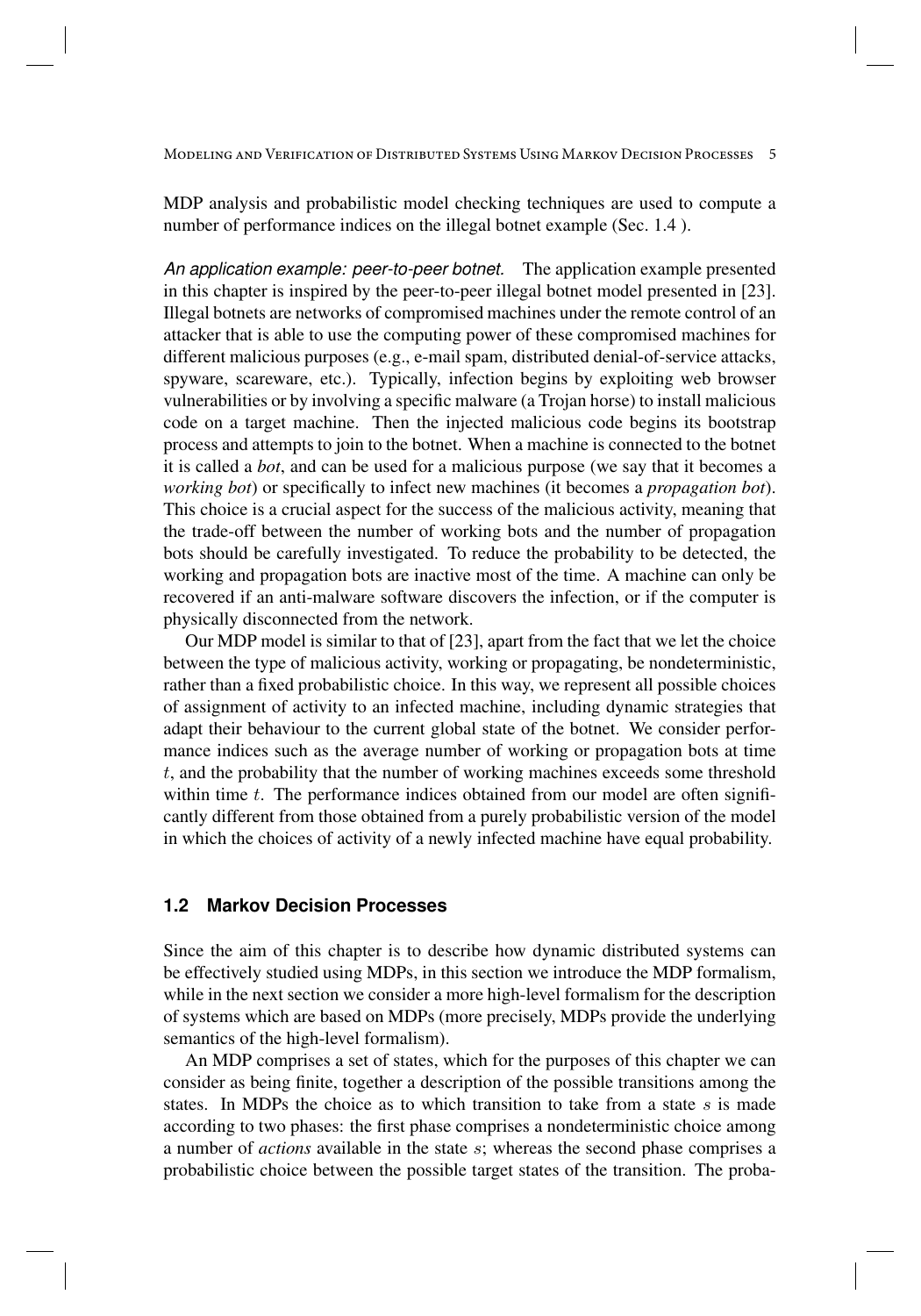6 Quantitative Assessments of Distributed Systems



Figure 1.1 A portion of a generic MDP

bility distribution used to choose the next state of the model in the second phase is determined by the choice of action made in the first phase.

The possibility to combine both nondeterministic and probabilistic choice in MDPs is useful in a number of different contexts. In the context of the formal modeling of systems, nondeterministic choice can be used to represent such factors as interleaving between concurrent processes, unknown implementation details, and (automatic or manual) abstraction.

In the following, we use a set of atomic propositions denoted by AP, which will be used to label the states of an MDP. For example, states corresponding to a system error will be labeled with a certain atomic proposition to distinguish them from nonerror states.

A discrete probability *distribution* over a finite set Q is a function  $\mu$  :  $Q \rightarrow [0, 1]$ such that  $\sum_{q \in Q} \mu(q) = 1$ . We use  $Dist(Q)$  to denote the set of distributions over Q.<br>We now formally present the definition of MDPs. An MDP M – (S 4 n x l)

We now formally present the definition of MDPs. An MDP  $M = (S, A, p, r, l)$ comprises: 1) a set S of states; 2) a set A of actions; 3) a partial transition function  $p : S \times A \rightarrow Dist(S); 4$  a partial reward function  $r : S \times A \rightarrow \mathbb{Q}; 5$  a labeling function  $l : S \to 2^{\overrightarrow{AP}}$ .

The transition function, when defined for a state  $s \in S$  and action  $a \in A$ , maps to a distribution  $p(s, a)$  over states. For each state  $s \in S$ , we let  $A_s$  denote the set of actions  $a \in A$  for which  $p(s, a)$  is defined. We assume that  $A_s$  is non-empty for each state  $s \in S$ . Intuitively, when in the state s, the choice of action a is made nondeterministically from  $A_s$ , and subsequently the next state will be s' with probability  $p(s, a)(s')$  (see Fig. 1.1). The partial reward function is defined for all states s 
ightarrow S and actions  $a \in A_s$ , and maps to a rational value  $r(s, a)$ . The labeling function associates with each state  $s \in S$  a set of atomic propositions  $l(s)$ , which represents a set of observable events that are satisfied in s. The labeling function is used for analyses based on probabilistic model checking, which will be considered in later sections.

There is no unique probability measure associated with an MDP: instead there is a (generally countably infinite) number of probability measures, each of which corresponds to a different way of resolving the nondeterministic choice during the execution of the system. We use the notion of *strategy* (also called schedulers or policies in the literature) to represent a particular selection of all of the possible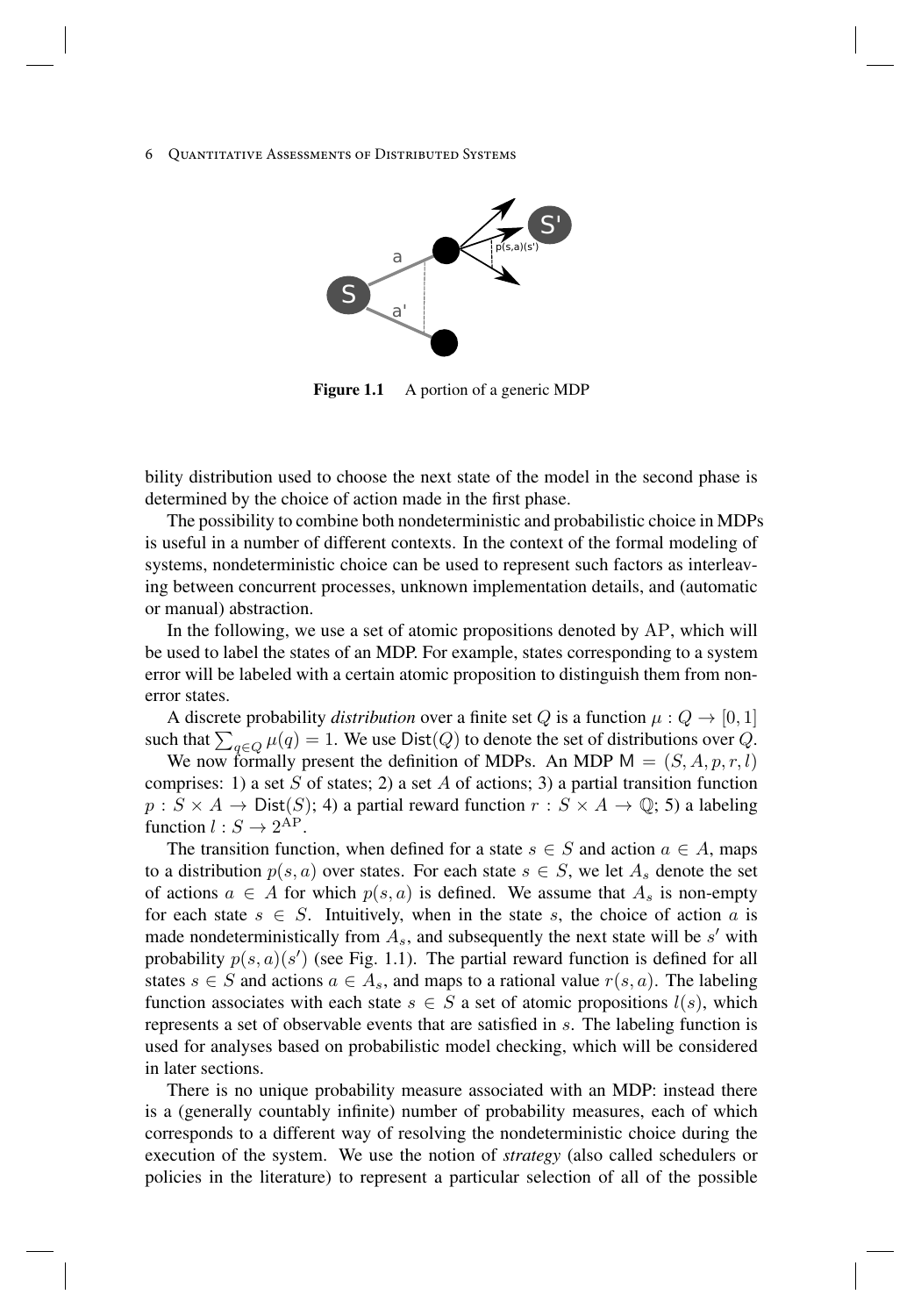nondeterministic choices to be made throughout the MDP's execution. A strategy is a function mapping from each possible execution history, representing the behavior of the MDP up to a certain point, to the next action to take. Each strategy defines a Markov chain, on which a probability measure over system executions can be defined in the standard way. We are generally interested in extremal strategies with regard to some criteria regarding performance or correctness: for example, we may wish to consider (optimal) strategies which result in the maximal discounted expected reward in steady-state, or those which result in the minimum probability of system error.

*Computing optimal rewards and optimal strategies.* The problem of computing a maximal (or minimal) reward and its associated optimal strategy for an MDP can be formulated as a linear program and computed in polynomial time (see, for example, [21]). However linear programming is not practical for large MDPs, and therefore alternative solution techniques based on iterative methods have been proposed, such as value iteration and policy iteration. Value iteration [7] consists in the successive approximation of the required values. At each iteration, a new value for a state is obtained by taking the maximum (or minimum) of values associated with the state's outgoing actions. A value of an action is derived as a weighted sum over the values, computed during the previous iteration, of the possible next states, and where the weights are obtained from the probability distribution associated with the actions.

Each iteration can be performed in time  $O(|S|^2 \cdot |A|)$ .

In contrast, the policy iteration algorithm proposed by Howard [17] alternates between a *value determination phase*, in which the current policy is evaluated, and a *policy improvement phase*, in which an attempt is made to improve the current computed policy. The policy improvement step can be performed in  $O(|S|^2 \cdot |A|)$ , while the value determination phase in  $O(|S|^3)$  by solving a system of linear equations. Therefore, for both methods, the total running time is polynomial if and only if the number of iterations required to find an optimal policy is polynomial.

*Model checking for MDPs.* Probabilistic model checking is an extension of model checking, a formal, automatic verification technique which has been used for the analysis of a wide variety of systems [12, 2]. In addition to a formal model of the system, model checking also requires a formal model of the correctness property (or properties) that the system model should ideally satisfy. Correctness properties are typically represented in temporal logic [22, 11], and refer to sequences of system events, such as "a goal state is reached within 100 execution steps" or "a response always follows a request". A model-checking algorithm is executed to establish automatically whether the system model satisfies the property. Model checking has been extended to the case of probabilistic systems, including MDPs [8, 3]. Properties are specified in a probabilistic extensions of classical temporal logic, and refer to the maximum ot minimum probability of temporal logic properties over execution sequences; for example, a system may be regarded as correct if the maximum probability of reaching a goal state within 100 steps is greater than 0.9. Model checking for MDPs relies on the combination of the aforementioned techniques for computing optimal rewards and strategies together with techniques from the field of (non-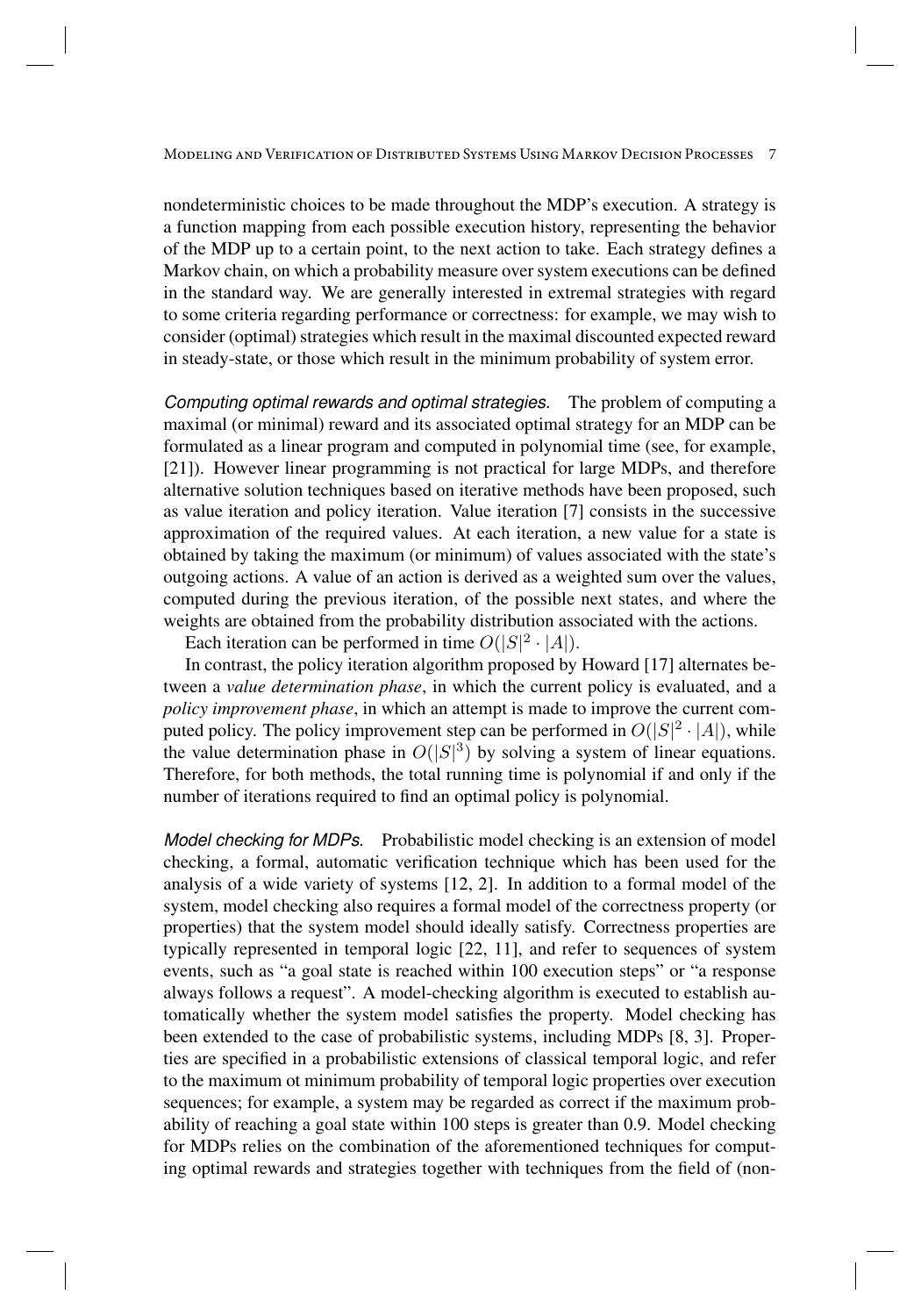probabilistic) model checking. A comprehensive overview of probabilistic model checking for MDPs can be found in [15].

#### **1.3 Markov Decision Well-Formed Net formalism**

The MDP formalism is rather low level, since the system evolution must be expressed by explicitly describing all possible states, actions and corresponding probabilistic transitions. A higher-level (possibly domain-specific) description can ease the task of the modeler and reduce the risk of introducing errors. In this chapter, we concentrate on the MDWN formalism [5]. We introduce MDWNs in this section, assuming that the reader is familiar with the basic concepts on Well-Formed Nets (WNs, the details of which can be found in  $[10]$  or in Appendix A). The formalism is designed to ease the representation of multi-component (distributed) systems: a set  $C_0$  of component identifiers must always be defined in a MDWN model.

An MDWN model is composed by two WN subnets, the probabilistic subnet  $N^{pr}$ (enriched with a transition weight function) and the nondeterministic subnet  $N^{nd}$ : these submodels represent respectively the probabilistic and nondeterministic behavior of an underlying MDP. The two submodels share the same set of color classes  $\mathcal C$  (including the special color class  $C_0$  comprising controllable and not controllable components) and the same set of places P. The sets of transitions are instead disjoint  $T^{pr} \cap T^{nd} = \emptyset$ , and are partitioned into two subsets, *run* and *stop*. Each transition is associated with a subset of components; for the transitions in  $T^{nd}$  these must be controllable components.

Transitions of WNs represent parametric events: the transition parameters are typed variables (where the possible types are the color classes in  $\mathcal{C}$ ) appearing on the arcs connected to the transition. A *transition instance* is characterized by a binding (assigning a color from the appropriate class to each variable). In MDWN models (some of) the transition variables represent parametric components (compvar); hence a transition instance corresponds to an event where one component or a set of components are involved. If  $C_0$  has two or more static subclasses, each component variable of each transition may be constrained to belong to one static subclass (or to the union of some static subclasses).

The formal definition of MDWN now follows. A Markov Decision Well-Formed Net is a tuple  $\mathcal{N}_{MDWN} = \langle N^{pr}, N^{nd}, company \rangle$ , where:

- $N^{pr} = \langle P, T^{pr}, C, cd_P \cup cd_T^{pr}, I^{pr}, O^{pr}, H^{pr}, \phi^{pr}, prio^{pr}, weight^{pr}, m_0 \rangle$  is a WN with weights associated with the transitions ( $weight^{pr}(t) : cd(t) \rightarrow \mathbb{Q}$ );
- $N^{nd} = \langle P, T^{nd}, \mathcal{C}, cd_P \cup cd_T^{nd}, I^{nd}, O^{nd}, H^{nd}, \phi^{nd}, pri^{nd}, m_0 \rangle$  is a WN;
- **let**  $t \in T^{pr} \cup T^{nd}$  and  $cd_T(t) = var_1 : type_1, \ldots, var_n : type_n; compvar(t)$  is a subset of variables in  $cd_T(t)$ , all of type  $C_0$ , used to specify which components are involved in each instance of t. If  $|compar(t)| > 1$ , the transition guard must ensure that the same component cannot be assigned to more than one variable. If the component corresponding to a given variable should belong to a specific static subclass of  $C_0$ , the transition guard must imply this constraint.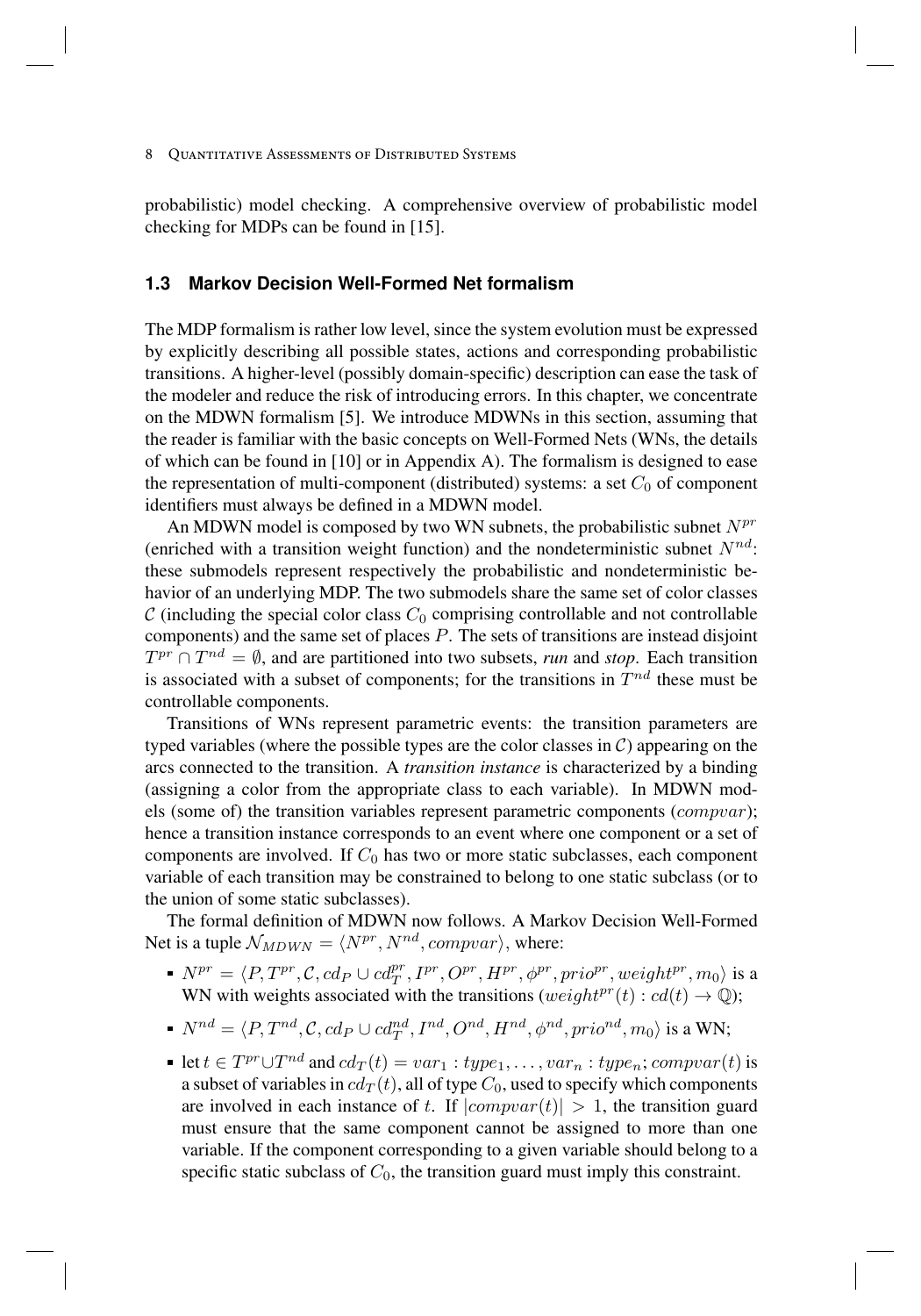An MDWN model must also have an associated reward function, used to compute the corresponding MDP reward to be optimized: it is defined as a 3-tuple  $\langle rs, rt, ra \rangle$ where:

- $rs : \bigotimes_{p \in P} \mathbb{N}^{\tilde{cd}(p)} \to \mathbb{Q}$ , where  $\tilde{cd}(p)$  represents the projection of colors in  $cd(p)$  on its *static partition*. In other words, if  $c \in cd(p)$  is a tuple of colors from  $cd(p)$ ,  $\tilde{c}$  is the tuple obtained by substituting its elements with the identifier of the static subclass they belong to.
- rt is a  $T^{nd}$ -indexed function  $rt(t)$ :  $\widetilde{cd}(t) \rightarrow \mathbb{O}$  defining a reward value for each occurrence of a given element of the static partition of  $cd(t)$ ;
- $rq : \mathbb{Q} \times \mathbb{Q} \rightarrow \mathbb{Q}$  is the function used to combine the values from rs and rt in a unique global reward value: for any given state s and action  $\sigma$  the reward is defined as  $rg(rs(s), \sum_{(t,c)\in\sigma} rt(t)(\tilde{c}))$ .

The dynamics of an MDWN model is defined as follows: starting from the initial state  $s_0$  the nondeterministic subnet evolves until exactly one stop transition has fired for each controllable component: this kind of trace is called *maximal nondeterministic transition sequence* (MNDTS), corresponding to a (composite) action a, and leading the system to an intermediate marking  $m_{s_0,a}$  where the probabilistic subnet must evolve. From such a state a *maximal probabilistic transition sequence* (MPTS) is fired, containing exactly one stop transition for each component in  $C_0$ . A probability can be computed on any MPTS based on the function  $weight^{pr}$ . Then the two steps are repeated, starting from the state reached by the MPTS. This behavior can be obtained by proper composition of the two subnets (see [5] for the details), and application of a standard Reachability Graph (RG) construction algorithm to the complete model. The MDP can be obtained from the RG as follows: the set of states S comprises the initial state and all the states in the RG reached by some MPTS. The actions associated with state s are  $A_s = \{t\_{count}(\sigma) : s \stackrel{\sigma}{\rightarrow} \}$  where  $\sigma$  is a MNDTS that can be fired in s, and  $t_{count}(\sigma)$  is a  $T^{nd}$ -indexed vector of natural numbers, counting how many times each transition instance fires in  $\sigma$ . For each  $a \in A_s$  the transition probability distribution corresponding to  $m_{s,a}$  (the marking obtained firing all the transitions of the MNDTS represented by  $\alpha$  from state  $s$ ) is obtained as follows:  $p(m_{s,a})(s') = \sum_{\sigma': m_{s,a} \stackrel{\sigma'}{\rightarrow} s'} Pr(\sigma')$  where  $m_{s,a} \stackrel{\sigma'}{\rightarrow} s'$  denotes that  $\sigma'$  is a MPTS that can fire from  $m_{s,a}$  reaching s', and  $Pr(\sigma')$  is obtained as the product of the probabilities of each transition instance appearing in  $\sigma'$ , computed according to function  $weight^{pr}$ . The set of possible actions in each state s may be reduced in case there exist two (or more) different actions a and a' such that  $m_{s,a} = m_{s,a'}$ : in this case only the action with optimal reward (maximal or minimal, depending whether the reward should be maximized or minimized) is kept, assuming that the  $rg()$  function be monotone with respect to its second argument.

Due to the symmetric properties of the MDWN arc functions, guards, weights and reward, the RG (and MDP) size can be considerably reduced by automatically aggregating equivalent states and transitions. As for WNs, the aggregate RG can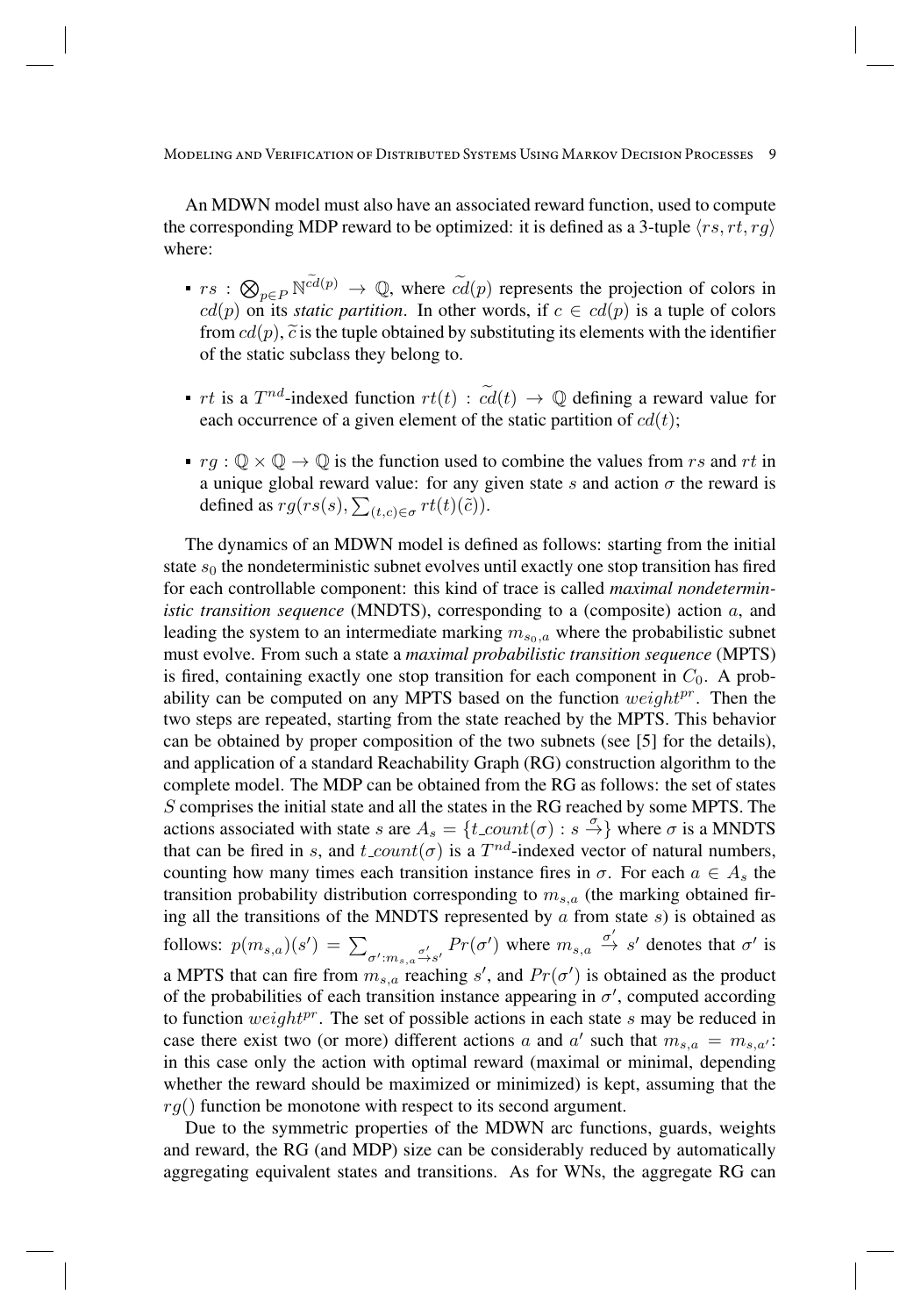be generated directly, without first building the whole RG. In the next section an MDWN model of the peer-to-peer botnet is presented and studied.

We now consider briefly an alternative high-level formalisms for MDPs. Models of the probabilistic model checking tool PRISM [20] consist of a number of modules, each of which corresponds to a number of transitions. Each transition is guarded by a condition on the model's variables, and the transitions of a module can update local variables of the module. Multiple transitions may be simultaneously enabled, and the choice between them is nondeterministic; the chosen transition determines a probabilistic choice as to how the variables should be updated. Modules may communicate through synchronization on shared actions with other modules. PRISM does not directly support a multistep nondeterministic or probabilistic transition accounting for the evolution of all components in a given time unit: this can be explicitly modeled by using a variable for each component which records whether the component has taken a transition this time unit.

We briefly mention other formalisms for MDPs. The modeling language MOD-EST [9] incorporates aspects from process modeling languages and process algebras, and includes MDPs as one of the many formalisms which it can express. Stochastic transition systems [13] also subsume MDPs, but also permit both exponentially timed and immediate transitions. A number of process algebras featuring nondeterministic and probabilistic choice have been introduced; we refer to [18] for an overview of a number of these.

#### **1.4 Case study: Peer-to-Peer Botnets**

In this section the MDWN model of the peer-to-peer botnet example is described and its quantitative properties are assessed using different analysis techniques.

The probabilistic and nondeterministic subnets of the botnet model are shown in Figs. 1.2(a) and (b) respectively. In this model  $\mathcal C$  contains only one color class *Mach* representing the computers that can potentially be infected (initially all in place *NoInfected*). This is also the color class representing the components of the model, which are all controllable. All transitions both in the probabilistic and in the nondeterministic net are *stop* transitions (in this particular model there was no need to use *run* transitions, which are required only when the probabilistic state change of one component comprises several steps and is modeled through a sequence of run transitions followed by the firing of one stop transition).

All places have color domain *Mach* so that the presence of a token of color  $c_i \in \text{Mach}$  in a place represents the current state of machine  $c_i$ . For all transitions  $compara = x$ , where x is the variable appearing on all arcs of both subnet.

In Fig. 1.2(a) place *NoInfected* contains all the uninfected machines, while place *InitInf* contains all the infected machines that are not yet connected to the botnet. An uninfected machine can be infected by an active propagation bot (i.e., transition *BotInitInfection* where y represents such generic active propagation bot)<sup>1</sup> or by a

<sup>1</sup>Observe that y does not belong to the compvar of transition *BotInitInfection*.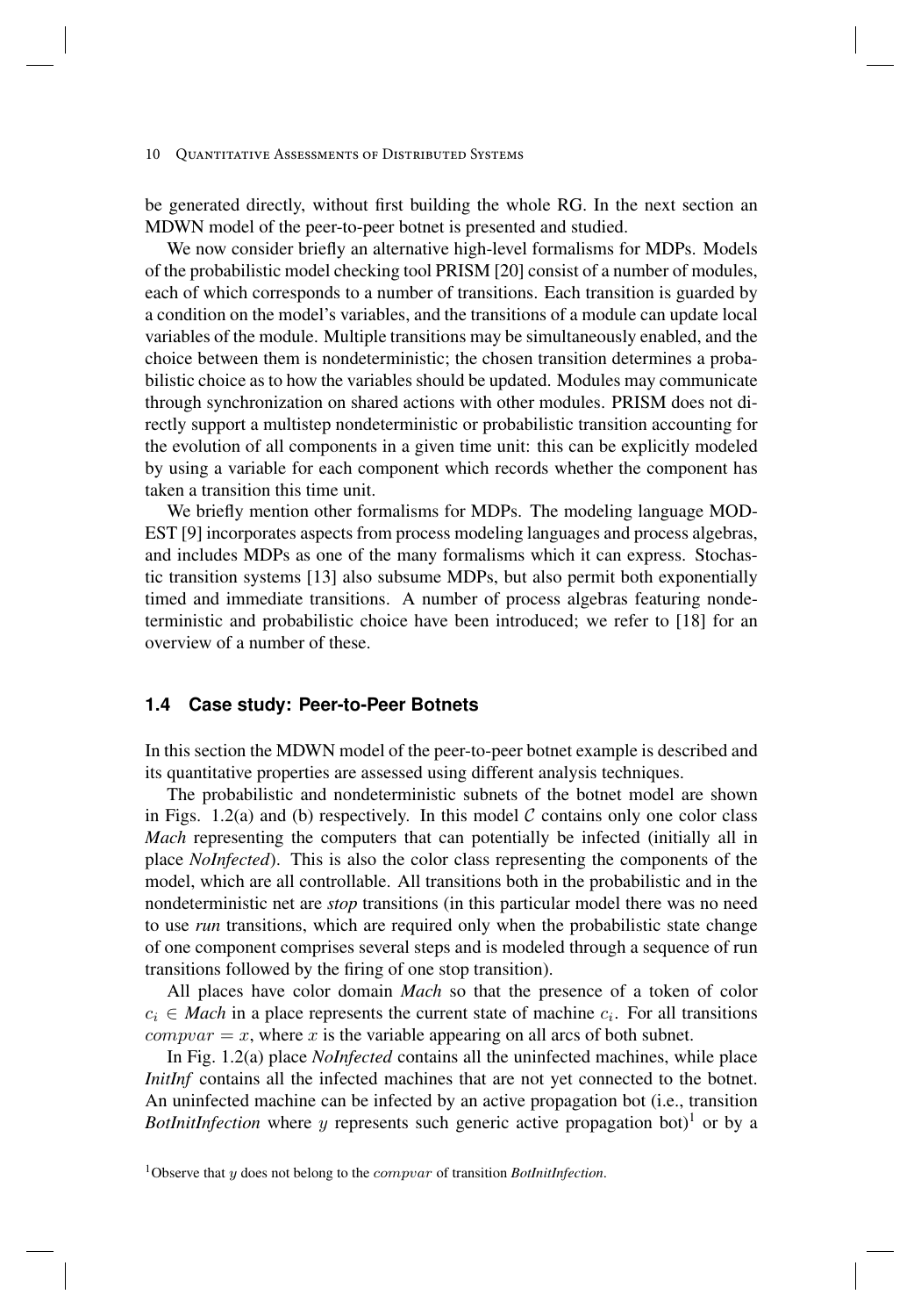

| (a)                                     |        |        |
|-----------------------------------------|--------|--------|
| <b>Transition</b>                       | Weight | Prior. |
| NormalWork                              | 6.0    | 4      |
| InitInfectbyHum / BotInitInfection      | 0.4    | 4      |
| BecomeActProp / BecomeActWork           | 0.15   | 1      |
| <b>BecomeInactProp</b>                  | 0.35   | 1      |
| <b>BecomeInactWork</b>                  | 0.15   | 1      |
| RemInactProp / RemInactWor              | 0.8495 | 1      |
| RemActProp                              | 0.6    | 1      |
| <b>RemActWork</b>                       | 0.15   |        |
| DetectActPropBot / DetectActWorkBot     | 0.05   |        |
| DetectInactPropBot / DetectInactWorkBot | 0.0005 |        |
| BotConnection, BecomeProp, BecomeWork   | 1.0    | 2.3.3  |



(b)

Figure 1.2 MDWN probabilistic net with transition weights (a) and nondeterministic net (b) for the peer-to-peer botnet model.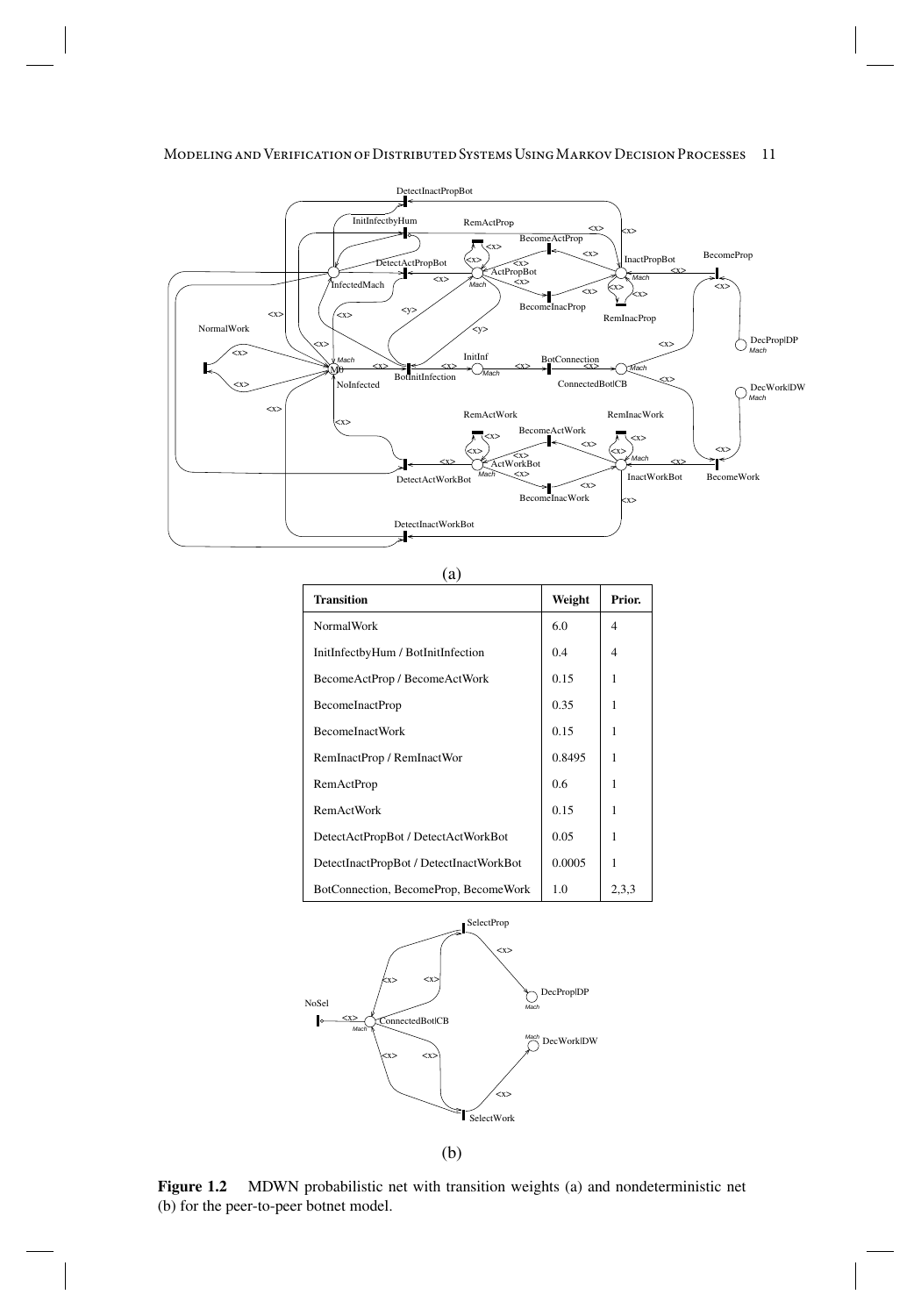hacker (i.e., transition *InitInfectbyHum*) during the initialization of the botnet. The inhibitor arc between place *InfectedMach* and transition *InitInfectbyHum* ensures that the hacker infection happens only when no infected machines are presented in the system (i.e., place *InfectedMach* is empty).

The firing of transition *BotConnection* moves a token from place *InitInf* to place *ConnectedBot*, and models the connection of an infected machine to the botnet. Subsequently, a role is associated with the new bot by the firing of transitions *Become-PropBot* or *BecomeWorkBot*: the former transition assigns a bot to the propagation activity, while the latter transition to the working activity.

A bot, whether assigned to the propagation activity or to the working activity, can either be inactive or active. Switching between these two states is modeled by the transitions *BecomeActProp* and *BecomeInacProp* (resp., *BecomeActWork* and *BecomeInacWork*). Finally, the recovery of a machine is modeled by transitions *DetectActPropBot*, *DetectInactPropBot*, *DetectActWorkBot* and *DetectInactWorkBot*.

All the probabilistic transitions have an integer priority used to avoid the confusion problem (i.e., transitions *NormalWork* and *BotInitInfection* have priority higher than those associated with transitions *BecomeActProp* and *BecomeInacProp*) and to reduce possible interleavings. The weight and priority associated with transitions is shown in Fig. 1.2(a) (bottom left corner).

The nondeterministic net  $N^{nd}$  in Fig. 1.2(b), models the nondeterministic choice to assign a role to a new bot. We recall from the introduction that the nondeterminism allows us to consider all the possible choices of malicious activities. Net  $N^{nd}$  shares the places *ConnectedBot*, *DecProp* and *DecWork* with the probabilistic net  $N^{pr}$ . For each bot in place *ConnectedBot* a nondeterministic choice is taken by the firing of transition *SelectProp* or transition *SelectWork*, which place a colored token in places *DecProp* and *DecWork* respectively. Transition *NoSel* is needed for technical reasons: it is used to conclude the nondeterministic step for all the machines not involved in the nondeterministic choice (i.e., not in place *ConnectedBot*). Also in this case priorities are used to reduce the possible interleavings.

All the MNDTSs in this model include |*Mach*| transition instances, corresponding to a decision as to whether a just infected machine should be a propagating bot or a working bot (if a machine has not been infected yet, or was infected in some earlier step, no decision has to be taken and stop transition *NoSel* is included in the MNDTS for that machine). Also all MPTSs in this model include |*Mach*| transition instances, each representing the probabilistic state change for each specific machine; observe that there are several self-loop transitions in the probabilistic subnet, representing the case when a given component remains in the same state.

Although this model has a single class of homogeneous components, one could easily refine it, e.g., to represent the fact that a subset *Mach*<sub>0</sub> of machines is protected by a firewall while another subset *Mach*<sup>1</sup> includes the machines in a DMZ. The model could then define different probabilities of infection for the machines in the DMZ and those protected by a firewall by properly defining  $weight^{pr}$  as dependent on the color subclasses. It could also be interesting to add a non-controllable component representing a security software alternating between inactivity periods and security check periods (according to some probability distribution): during check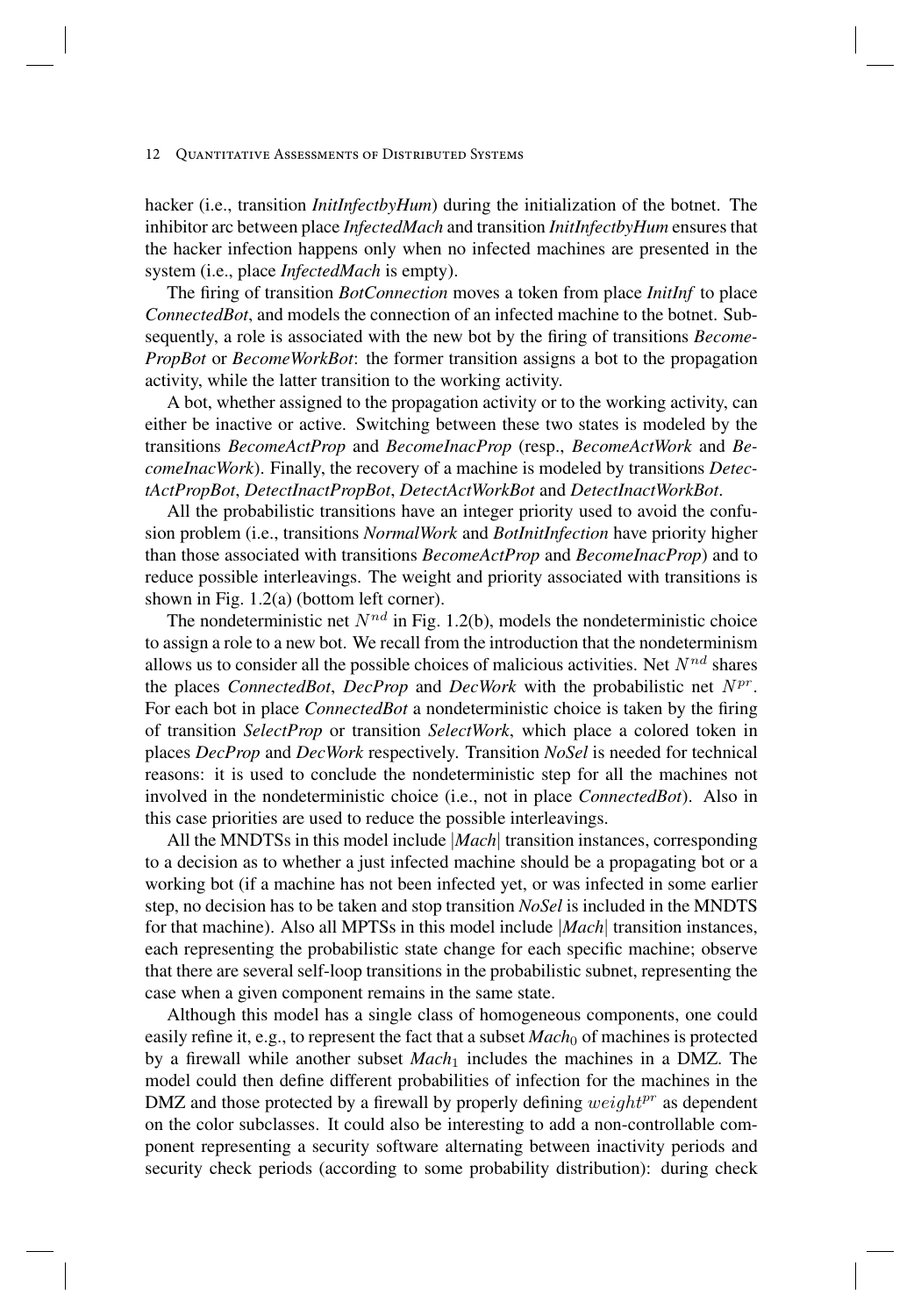

Figure 1.3 A sketch of the probabilistic subnet modeling security software

periods it synchronizes with the machine components to detect the malware and, in case it is found, removes it (a number of run transitions would be needed to represent the detection and removal of malware on all of the machines). Given that this component is non-controllable, it would not be involved as a component in any transition appearing in a MNDTS.

A sketch of the probabilistic subnet modeling this extension is shown in Fig. 1.3. where we have introduced two new places (*NoActive* and *Active*), encoding the security software status, and eight transitions. In detail, the stop transitions *Rem-NoAct*,*RemAct*,*BecomeNoActive* and *BecomeActive* are used to model the alternation between inactivity and security check periods. Instead, the run transitions *RemoveInactPropBot*, *RemoveActPropBot*, *RemoveInactWorkBot* and *RemoveActWorkBot* have a higher priority than all the other model transitions and represent the detection and removal of malware on all the infected machines.

An example of reward function for the botnet model could simply be a function providing the number of infected machines in each state (if, e.g., we want to study the strategy that maximizes the number of infected machines at time  $T$ , or the average number of working bots in steady state, or to compute the maximum probability that once the infection starts, all machines become infected within a given time T).

*Computing and analyzing an optimal strategy using GreatSPN.* Now we show how the described MDWN model can be analyzed studying the optimal strategy which maximizes a defined reward function. We used the tool MDWNsolver in-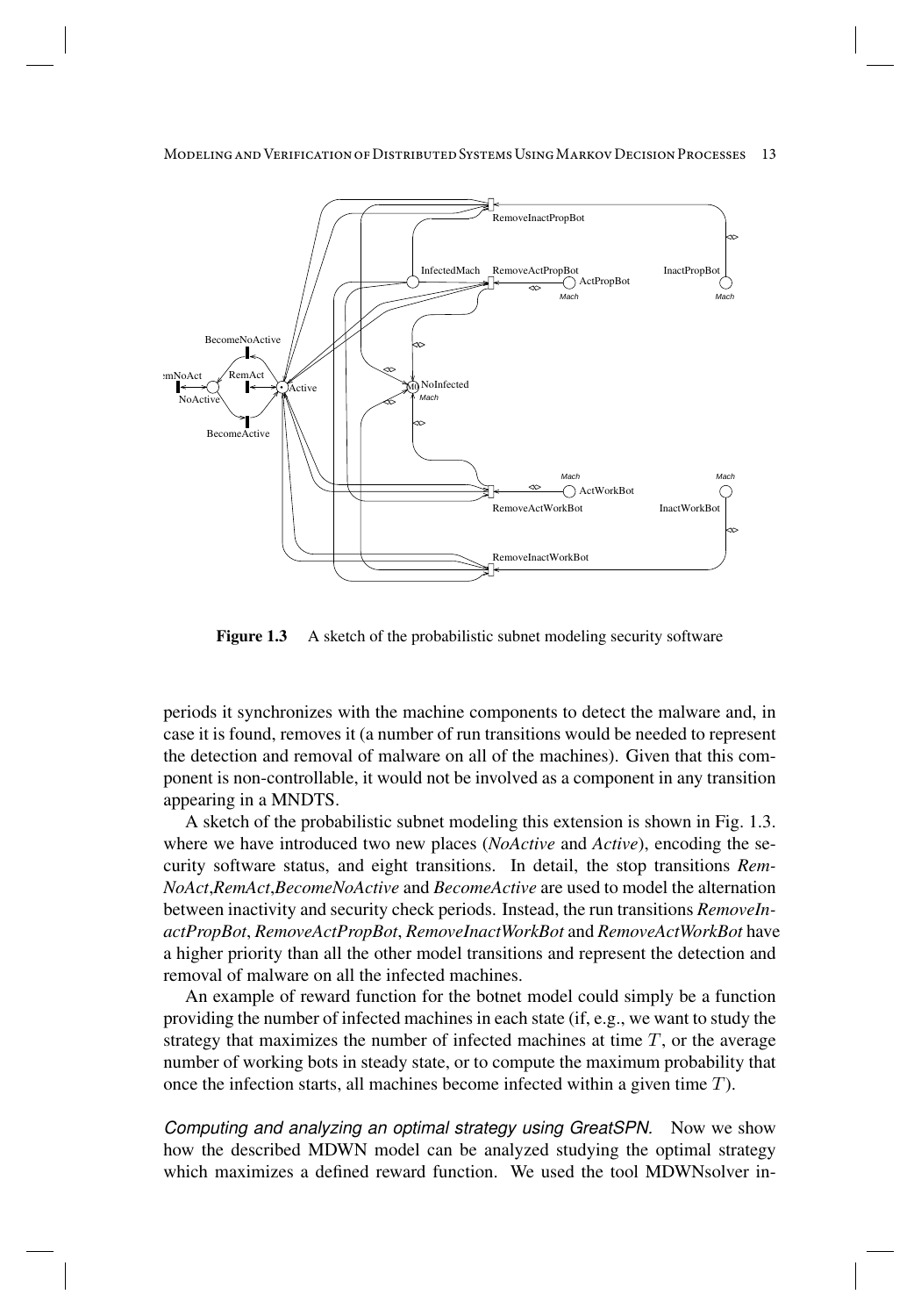cluded in the GreatSPN framework for this purpose [6]. Among all the possible MDWN reward functions we choose the one that allows us to maximize the number of working bots, so rg is defined as: rg = m(*ActWorkBot*) + m(*InactWorkBot*).

The RG of this MDWN model with 10 machines has  $3.42 \times 10^{12}$  states. However efficient MDWN solution techniques [5], which automatically exploit the model symmetries to derive a lumped RG, can be used to reduce the size of the state space to  $1.49 \times 10^7$ . Then we generate the underlying (lumped) MDP, which has 7,722 states. All the process requires  $\sim$ 30 min on an INTEL CORE I7 and  $\sim$ 1GB of memory.

We recall that this difference in the number of states between the lumped RG of the MDWN and the MDP is due to the fact that the MDWN gives a component-based view of probabilistic and nondeterministic behaviors: complex nondeterministic and probabilistic behaviors are expressed as a composition of simpler nondeterministic or probabilistic steps, which are reduced to a single step in the final MDP.

The optimal repair policy is not trivial even if for each bot the system can choose only between two actions (i.e., *SelectProp* and *SelectWork*), and requires 10 min and 300MB of RAM to reach a precision of  $10^{-8}$  through the policy iteration. The resulting policy provides for each state the best choice: in general it is extremely difficult to characterize in an abstract way the set of states that lead to a given action. Hence in practice some efficient representation of the table of all states associated with the optimal action should be used to apply the policy.

In order to study this optimal repair strategy we have computed the average number of working and propagation bots at time T by solving in transient the Markov chain obtained from the underlying MDP by fixing the action to take in every state according to the computed optimal strategy. The curves plotted in Figure 1.4 show these two performance measures for  $T$  from 0 to 500. The dashed lines represent the same measures computed when the choice between working and propagation activity is instead equiprobable. From this figure we observe, as expected, that the average number of working bots associated with the optimal strategy is greater than those computed according to an equiprobable choice (e.g., when  $T = 500$  it is approximately 1.42 times larger)

Moreover, the histogram and curves show in Figures 1.5(a) and 1.5(b) show the effect of increasing the probability for a propagating bot to be active on the average number of working bots in steady state and on the average number of propagation bots at time  $T$ , respectively. These measures are derived by solving the MDWN model for different weights associated with transitions *RemActProp* and *BecomeInactProp* (i.e., (0,4,0.55), (0.5,0.45), (0.6,0.35), (0.7,0.25), (0.8,0.15), and (0.85,0.05), where the first element of each pair refers to *RemActProp*, the second to *BecomeInactProp*; in the labels of the figures, we indicate only *RemActProp*). Then the Markov chains obtained from these underlying MDPs by fixing the action to take in every state according to the computed optimal strategies are solved in steady state and transient to compute the two measures. The interplay between the probabilistic choice of propagating bots to remain active or inactive and the corresponding computed optimal strategy is not so obvious. An increase in the activity has two opposite consequences: a faster spreading on the infection, but also a higher probability to be detected (which is observed in Figure 1.5(b), which shows the transient behavior of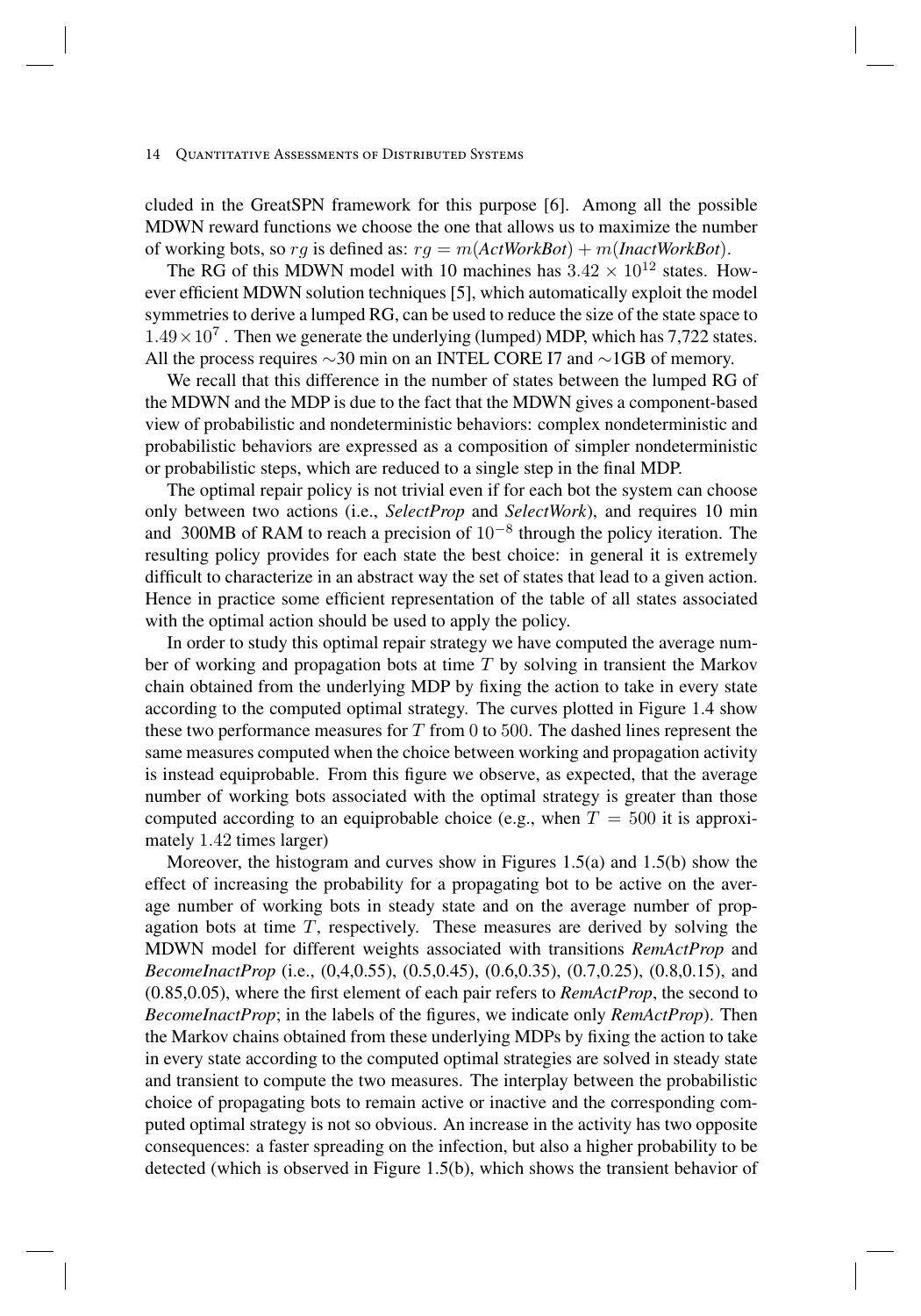

Figure 1.4 Average number of working and propagation bots using an optimal strategy or equiprobable choice ( $0 \le T \le 500$ , step 5)



Figure 1.5 (a) Average number of working bots in steady state, and (b) average number of propagation bots at time T, varying weights associated with transitions *RemActProp* and *BecomeInactProp*

the number of propagation bots). In Figure  $1.5(a)$ , by increasing the weight associated with *RemActProp*, we observe that the effect on the reward (directly connected with the number of working bots) is first an increase and then a decrease.

*Property verification using PRISM.* We now consider analysis of the case study using the probabilistic model checking tool PRISM. In the analysis described previously, a single strategy satisfying an optimality criterion was generated *a priori* and then analyzed. In contrast, our subsequent analysis based on probabilistic model checking takes all strategies into account for each property considered. The properties will generally take the form of simple, non-nested properties of the probabilistic temporal logic PCTL [16, 8], although we also consider a property of  $PCTL^*$ , in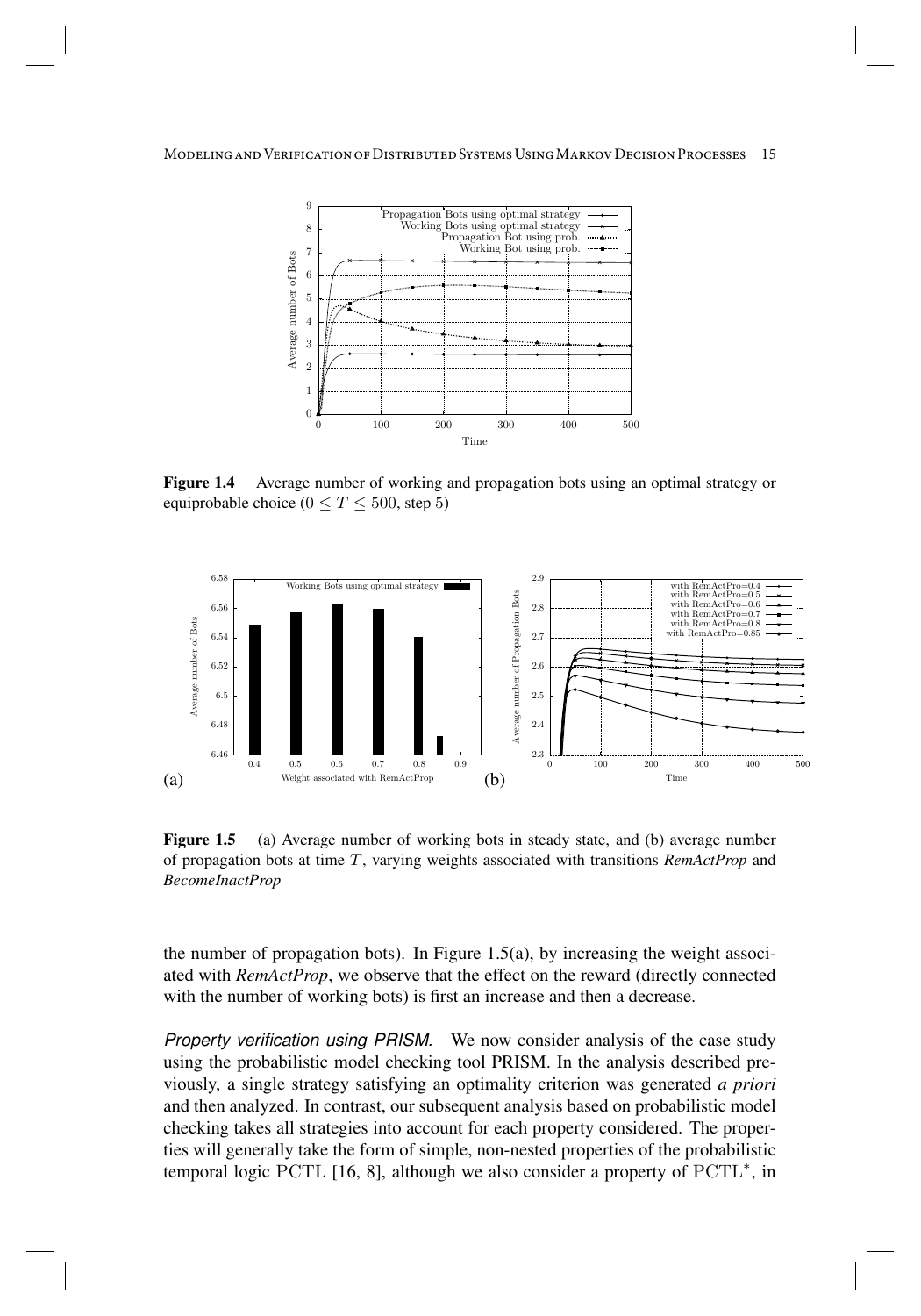#### 16 Quantitative Assessments of Distributed Systems



**Figure 1.6** (a) Probability of all machines being connected to the botnet within time  $T$ , and (b) probability of at least 4 or 6 machines having the working activity within time  $T$ 

which complex properties relating to execution paths can be represented, and a property of a reward-based extension of PCTL.

We used two methods to model the system in the PRISM input language. Firstly, we developed a translator to obtain a PRISM model from the lumped MDP generated by GreatSPN; this PRISM model comprises a single module with a variable for each place of the MDWN model. Secondly, we also developed a model of the botnet directly in the PRISM language, in which each machine is represented as a single module. Identical results were obtained for the same properties on the two models. The two models have different advantages and disadvantages: on the one hand, the model translated automatically from the MDWN results in a large input file, the parsing of which is demanding in terms of resources; on the other hand, the PRISM model with multiple modules is not convenient when modeling properties such as those concerning the total number of modules in certain states. Moreover, the symmetric update of all component state and the action choice for each component is obtained by explicitly modeling the "turns" in PRISM. In the case of the multiple-module model symmetry reduction [19], an operation which is similar to the generation of the lumped state space in GreatSPN, was used to reduce the size of the state space from  $3.42 \times 10^{12}$  to  $5.3 \times 10^{7}$ .

In Figure 1.6(a) we show how the probability of all of the machines being connected to the botnet changes with regard to the execution time of the system. The uppermost line of the graph represents the probability of the property written in PCTL-like syntax as  $P_{\text{max}=?}[\diamondsuit^{\leq T}$  all connected]. The part  $\diamondsuit^{\leq T}$  all connected of the property specifies that states labelled by the atomic proposition all\_connected (which labels those states in which all 10 machines are connected) are reached within T execution steps. Instead the part  $P_{\text{max}=?}$ [.] of the property specifies that the maximum probability of the inner part of the property should be computed, where the maximum is taken over all strategies. The lowest line represents the minimum probability of all of the machines being connected within a certain number of execution steps, written in PCTL-like syntax as  $P_{\text{min}=?}[\diamondsuit^{\leq T}$  all connected. The intermedi-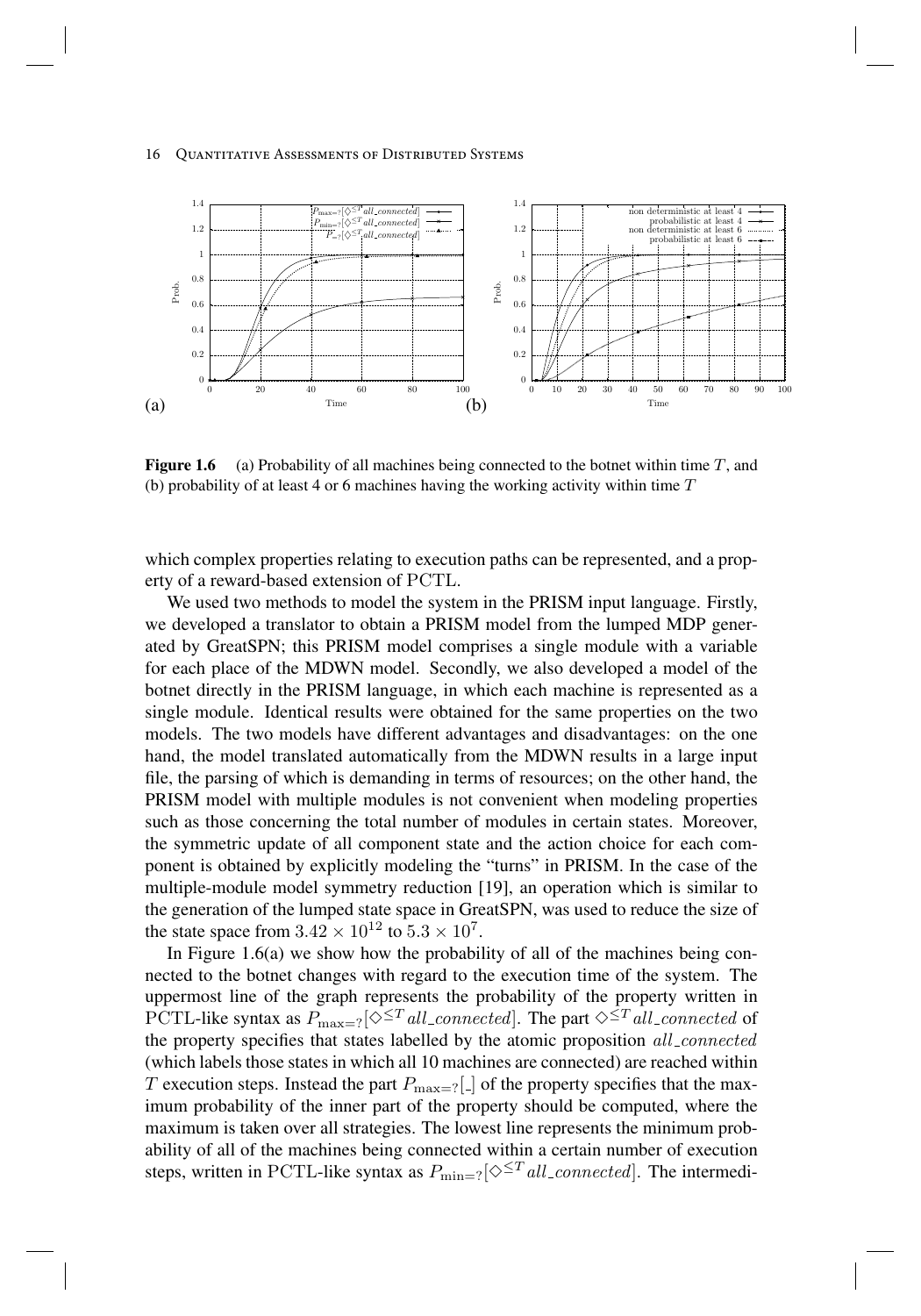

Figure 1.7 Average number of working bots at time T: nondeterministic model and probabilistic model, varying weights of selecting a machine for the propagation activity

ate line represents the probability of all machines being connected within a certain number of steps for a purely-probabilistic version of the model in which the choice between a newly-infected machine being made a working or a propagation bot is equiprobable.

We also consider properties concerning the number of working bots reaching a certain threshold. In this paper we consider the two thresholds of 4 working bots and 6 working bots, and the properties are written as  $P_{\text{max}=?}[\Diamond^{\leq T}$  working at least 4 and  $P_{\text{max}=?}[\diamond^{\leq T}$  working at least 6, respectively. The results are shown in Figure 1.6(b). As in the case of the previous property, we observe a significant difference between the results obtained from our proposed model (denoted by "nondeterministic" in the figure) and those from a purely probabilistic model in which the choice between a newly-infected machine being made a working bot or a propagation bot is equiprobable (denoted by "probabilistic" in the figure). As an example of the resources used in one of the most costly verification instances that we considered, the result for  $P_{\text{max}=?}[\diamondsuit^{\leq 100}$  working \_at \_least\_6 ] required approximately 250MB and 84 min to obtain using PRISM's hybrid engine.

We also computed reward-based indices such as the maximum expected number of working bots at various time points (written in PRISM as  $\mathbb{R}_{\max=?}[I^{T}]$ ); see figures 1.7. In this case, we were able to verify that, between 66 and 100 execution steps, the maximum expected number of working bots was greater than that for a number of different purely probabilistic models by a factor of at least 1.136 (approximately one machine), where the probabilistic models were obtained by varying the relative weight of choosing the propagation activity for a newly infected machine. This emphasizes the advantage of being able to change dynamically the policy of choosing between the activity of newly infected machines.

Finally, we also considered the maximum probability of the property that, after the initial infection, all machines become connected before the point in which all machines are removed from the botnet. We encode this property using a PCTL<sup>\*</sup> for-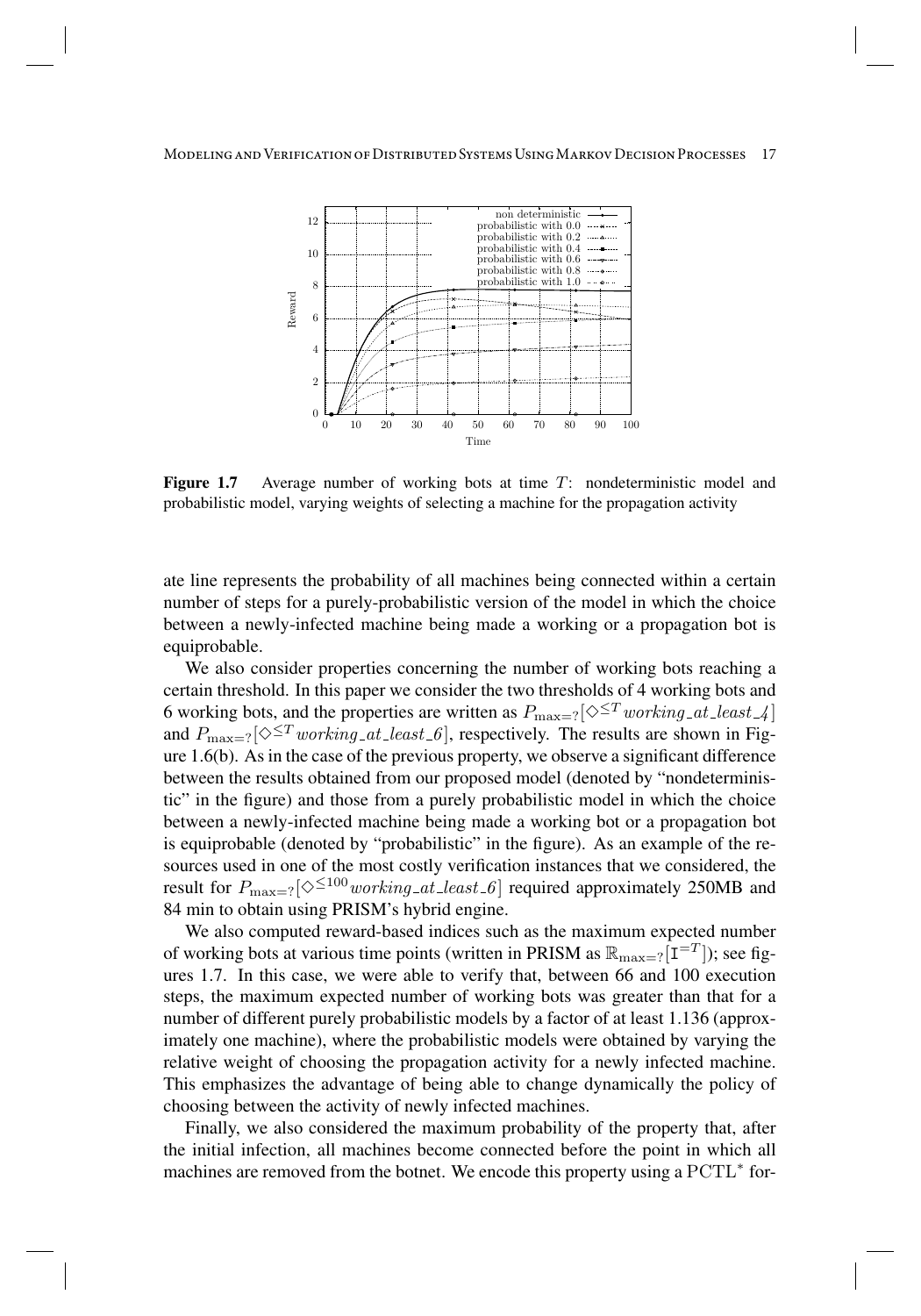mula (for readers familiar with PCTL∗, the property comprises a number of nested until operators). The resulting probability was 0.9162633.

#### **1.5 Conclusion**

In this chapter the MDWN high-level formalism for the specification of MDP models has been introduced with the help of a case study on a peer-to-peer illegal botnet. After defining the MDP and MDWN formalisms, the properties that can be studied with different analysis methods are presented and illustrated on the case study: both transient and steady state behaviors can be of interest in the considered case study since it is relevant to observe both how quickly the infection spreads in the network, and the ability to survive of the botnet in the long run.

The aim of the proposed study is to show the range of possibilities that this kind of models provide for exploring the performance of alternative strategies, and to present some tools that can be used to this purpose. In particular two main approaches have been discussed: the former consists in solving an optimization problem, with the aim of maximizing a given reward function; in this case the goal is to maximize the steady state average reward. After having found an optimal strategy (at steady state), its transient behavior has been observed, and compared with that of alternative purely probabilistic strategies. This set of experiments has been performed with MDWNsolver, which is part of the GreatSPN suite. The other considered approach is based on the use of probabilistic temporal logic formulae to express properties of interest: in this case the study concentrated on a finite time horizon and used the PRISM tool. In this case it was possible to evaluate the minimum and maximum probability of the paths characterized by a given temporal logic formula, and the maximum expected reward at time  $T$ . Also in this case the influence of some system parameters on the maximum achievable value for the index of interest was shown.

The PRISM model used for the analysis of these properties has been automatically generated from the MDWN model using an ad-hoc translator (which needs some optimization in terms of the used exchange format). Another PRISM model has been built directly to compare the modeling convenience of the MDWN formalism and of the PRISM modular language, as well as to compare the effectiveness of the automatic state space reduction technique. The computation time and memory space requirements of the proposed methods have also been reported: it appears that increasing the size of the model (number of machines) above ten would require much more powerful computational resources.

In conclusion, the introduction of nondeterminism in stochastic models, typical of MDPs, allows one to explore behaviors that are not easy to observe in purely probabilistic models like Markov Chains; moreover the availability of high level formalisms for specifying MDPs can ease the task of modeling and analyzing complex distributed systems. The support of efficient tools implementing up to date research results is crucial for analyzing models of realistic systems.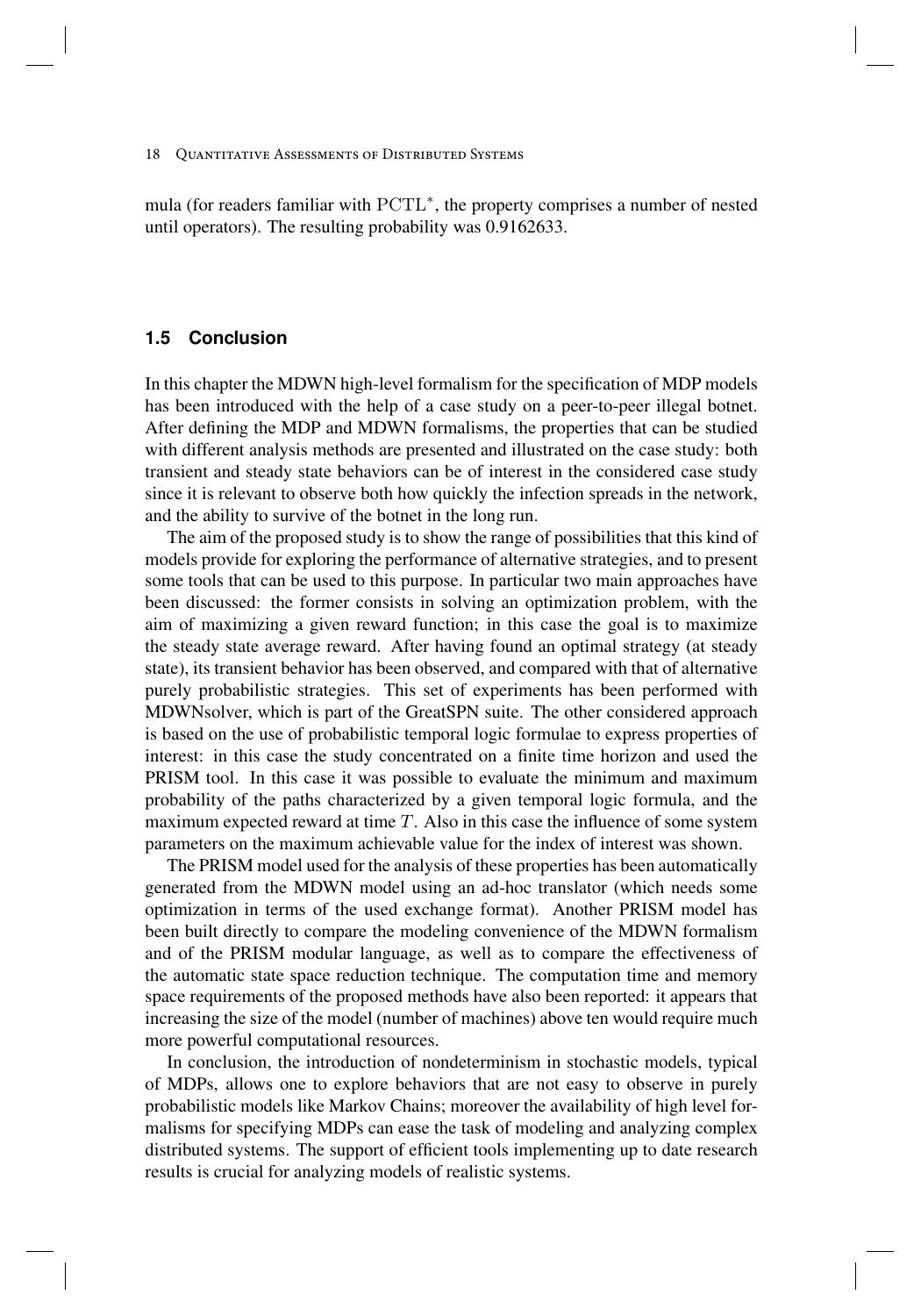## **Acknowledgments**

The work of Giuliana Franceschinis has been partially supported by the GINSENG Project, Compagnia di San Paolo.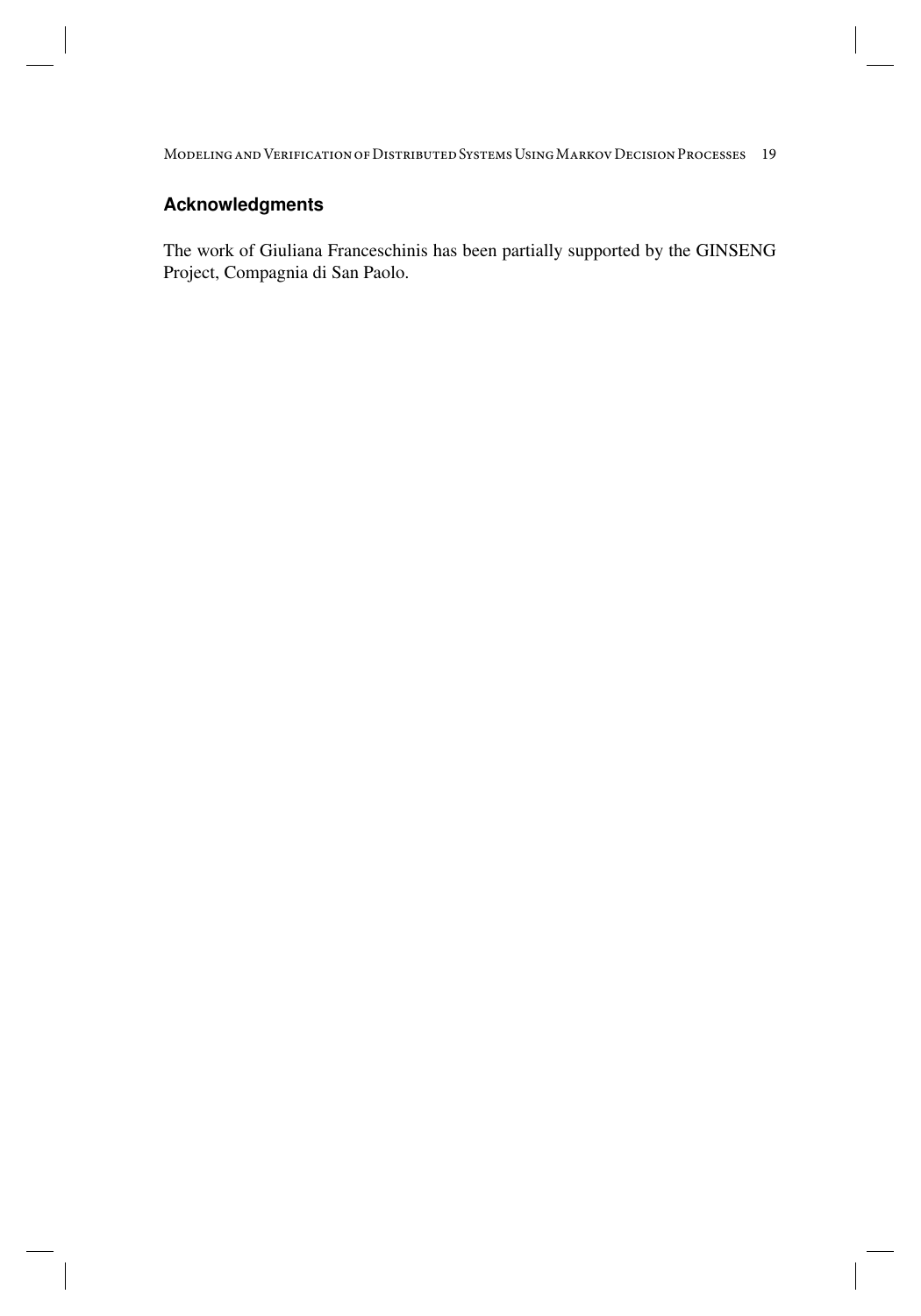$\begin{array}{c} \begin{array}{c} \end{array} \end{array}$  $\mathcal{L}_{\mathcal{A}}$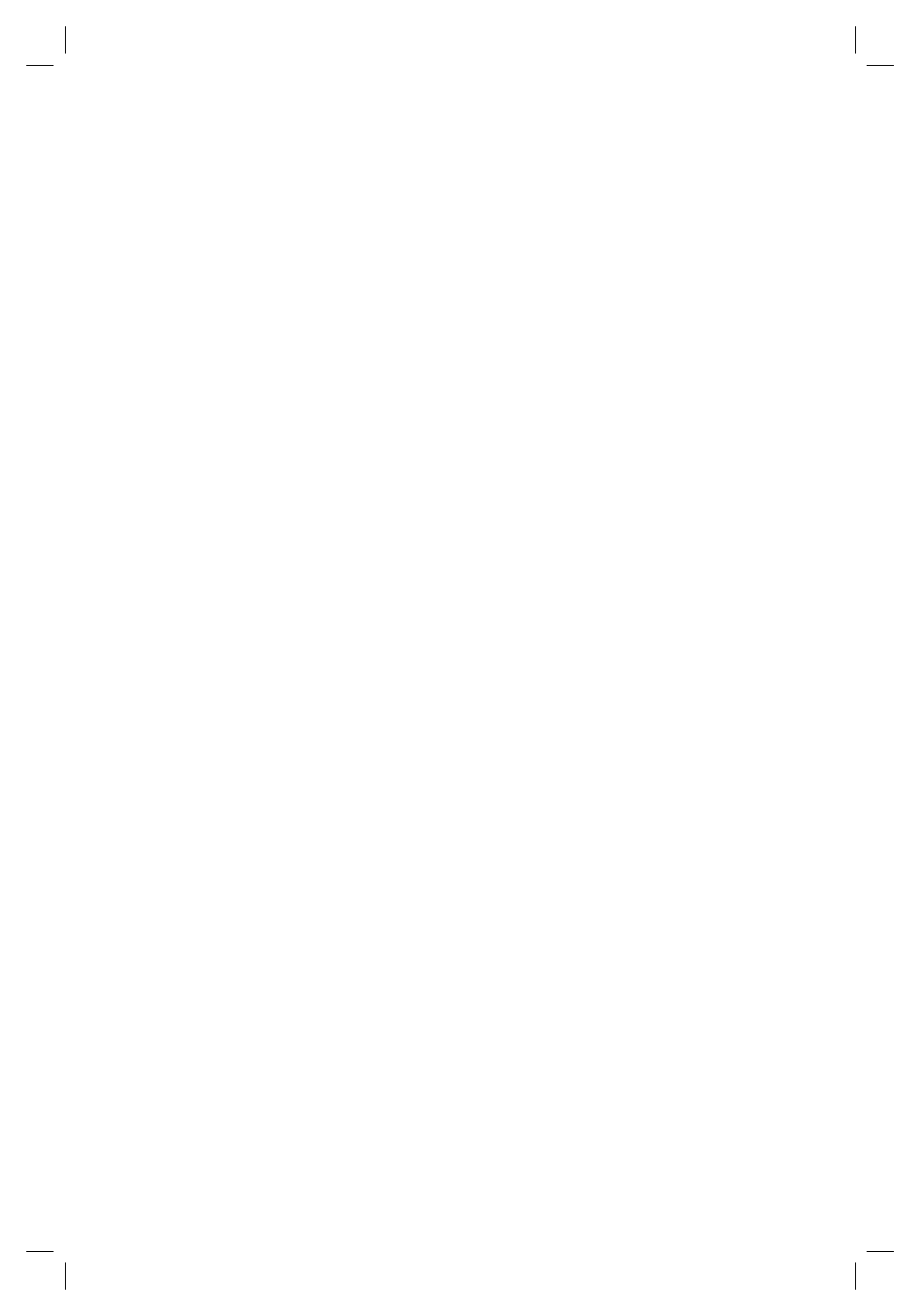# APPENDIX A WELL-FORMED NET FORMALISM

In this appendix the formal definition and notation of the WN formalism is introduced.

WNs belong to the Colored Petri Nets (CPN) family; however the WN syntax has been carefully designed to allow the application of efficient analysis algorithms.

An WN  $N$  is a tuple

$$
(P, T, \mathcal{C}, cd, I, O, H, \phi, prio, \mathbf{m}_0)
$$

where:

- $P = \{p_i\}$  is a finite and non empty set of *places*.
- $T = \{t_i\}$  is a finite and non empty set of *transitions*.
- $\mathcal{C} = \{C_1, \ldots, C_n\}$  is the set of the *basic color classes*. A basic color class  $C_i$ can be partitioned into *static subclasses*: the number of elements of the partition of  $C_i$  is denoted  $||C_i||$  and the j-th static subclass of  $C_i$  is denoted  $C_{i,j}$ , so that  $C_i = \bigcup_{j=1}^{|C_i||} C_{i,j}$ . The cardinality of a static subclass is denoted  $|C_{i,j}|$ . A color class  $C_i$  may be cyclically ordered.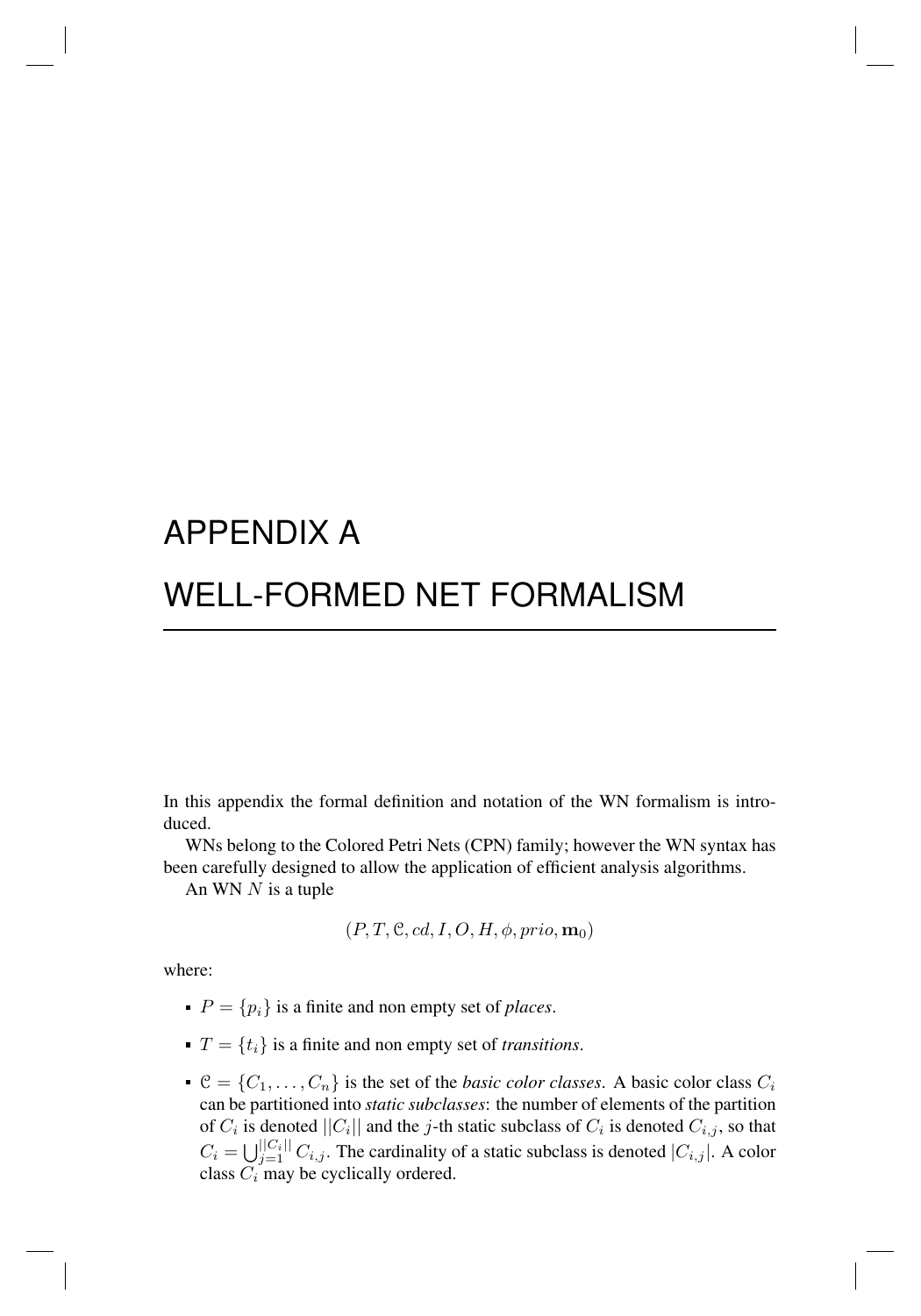- 22 QUANTITATIVE ASSESSMENTS OF DISTRIBUTED SYSTEMS
	- cd(s) is a function which assigns to each  $s \in P \cup T$  a *color domain* such that  $cd(s) = C_1^{m_1} \times C_2^{m_2} \times \ldots \times C_n^{m_n}$ , where the superscript  $m_i \in \mathbb{N}$  depends on s and denotes the number of occurrences of  $C_i$  in  $cd(s)$ .
	- A *guard* is associated to each transition t, and is a function  $\phi : cd(t) \rightarrow$  $\{TRUE, FALSE\}$  that is used to possibly restrict the color domain of t to colors satisfying a given Boolean condition. Each transition guard can be the constant function TRUE or can be specified using a Boolean expression, whose terms are the *basic predicates*, described below.
	- *I* (respectively *O*, *H*) assigns to each pair  $(t, p) \in T \times P$  a function  $I(t, p)$ :  $cd(t) \rightarrow Bag[cd(p)]$  (respectively  $O(t, p), H(t, p) : cd(t) \rightarrow Bag[cd(p)]);$ that is,  $I(t, p)$ ,  $O(t, p)$  and  $H(t, p)$  map each color of transition t into a multiset of tokens on place p;  $O(t, p)(c)$  will denote the application of the function to color c of t and  $O(t, p)(c)(c')$ , with  $c' \in cd(p)$ , will denote the multiplicity of color c' in the resulting multiset. WN's syntax for  $I(t, p)$ ,  $O(t, p)$  and  $H(t, p)$  is defined below.
	- prio :  $T \to \mathbb{N}$  is the priority function defining a total order on the set of transitions.

#### **A.0.1 Syntax of basic predicates**

The WN syntax to express basic predicates (Boolean functions defined on  $cd(t)$ ), needed to define transition guards, is defined as follows:

- $X_i^j = X_i^k$  (respectively  $X_i^j \neq X_i^k$ ) is true if the elements of the argument corresponding to the j-th and k-th occurrence of class  $C_i$  are equal (not equal);
- $d(X_i^j) = d(X_i^k)$  (respectively  $d(X_i^j) \neq d(X_i^k)$ ) is true if the elements of the argument corresponding to the j-th and  $k$ -th occurrence of class  $C_i$  belong (do not belong) to the same static subclass;
- $d(X_i^j) = C_{i,q}$  (respectively  $d(X_i^j) \neq C_{i,q}$ ) is true if the element of the argument corresponding to the j-th occurrence of class  $C_i$  belongs to (does not belong to) static subclass  $C_{i,q}$ .

*A.0.1.1 Arc function syntax.* The WN syntax to express functions labeling the arcs  $I(t, p)$   $(O(t, p), H(t, p))$  is defined as follows:

$$
I(t, p) = \sum_{i} \lambda_i . F_i \circ [g_i], \quad \lambda_i \in \mathbb{N}
$$

where:

- $\bullet$  [ $g_i$ ] :  $cd(t) \rightarrow Bag[cd(t)]$  is a (guard-like) tuple selection function;
- $F_i$  :  $Bag[cd(t)]$  →  $Bag[cd(p)]$  is a tuple of *class functions*;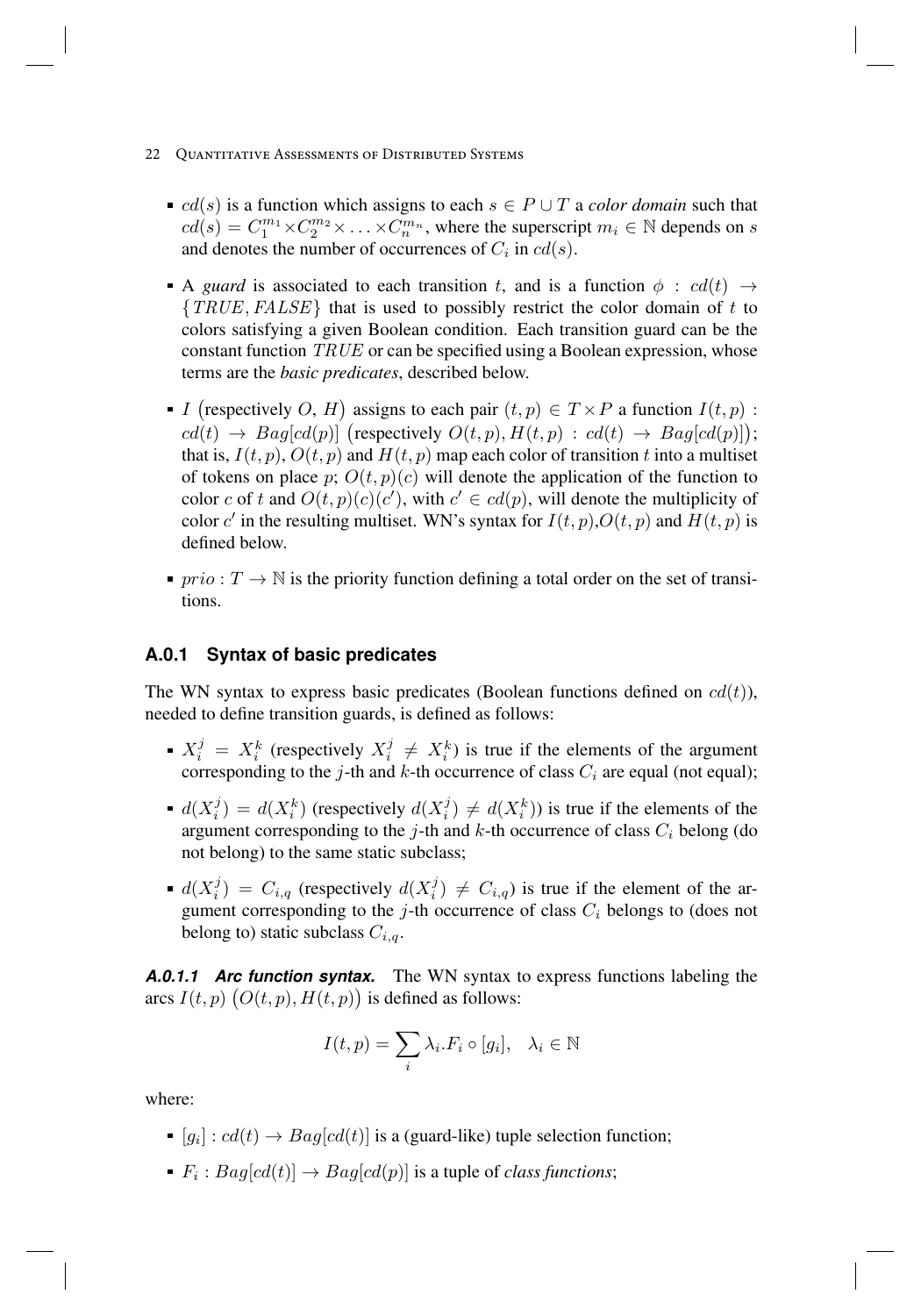#### WELL-FORMED NET FORMALISM 23

 $\lambda_i \in \mathbb{N}$ .

A *tuple of functions* F is such that

$$
F = \langle f_1^1, \dots, f_1^{m_1}, \dots, f_k^1, \dots, f_k^{m_k} \rangle
$$

is defined as the Cartesian product of *class functions*  $\{f_i^j\}$  where  $f_i^j : Bag[cd(t)] \rightarrow$ *C<sub>i</sub>*. The application of tuple F to color  $c \in cd(t)$  is defined as  $F(c) = \otimes_{i,j} f_i^j(c)$ where ⊗ is the multiset Cartesian product operator.

The generic function  $f_i^j$  of tuple F is in turn a linear combination of *elementary* class functions, formally:

$$
f_i^j = \sum_{k=1}^{m_i} \alpha_{i,k} X_i^k + \sum_{q=1}^{\vert C_i \vert} \beta_{i,q} S_{i,q} + \sum_{k=1}^{M_i} \gamma_{i,k}! X_i^k
$$

where  $\alpha_{i,k}, \beta_{i,k}, \gamma_{i,k} \in \mathbb{Z}$  and  $X_i^k, !X_i^k, S, S_{i,q}$  are the elementary functions. Obviously, they have the same domain and codomain as  $f_i^j$ . More precisely:

- $X_i^k$ , the projection: maps a color  $c \in cd(t)$  onto the element of the argument corresponding to the kth occurrence of class  $C_i$ ;
- $!X_i^k$ , the successor: maps a color  $c \in cd(t)$  onto the successor of the element of the argument corresponding to the  $k - th$  occurrence of class  $C_i$ ; it may be used only if class  $C_i$  is ordered;
- $S_i$ , the constant function: maps any color  $c \in cd(t)$  onto the (constant) multiset  $\sum_{c\in C_i} c;$
- Si,q, the constant on the q-th static subclass of  $C_i$ : maps any color  $c \in cd(t)$ onto the (constant) multiset  $\sum_{c \in C_{i,q}} c$ .

A class-functions  $f_i^j$  must always map into multisets with non negative coefficients, so  $\alpha_{i,k}, \beta_{i,k}, \gamma_{i,k}$  must be defined consistently with such assumption.

The function  $[g_i]$ :  $cd(t) \rightarrow Bag[cd(t)]$  is right composed to tuple F and acts as the identity function for those elements of the domain which satisfy a given Boolean condition, otherwise it maps into the empty multiset. The Boolean condition is expressed using the same syntax defined for transition guards.

Remark: often in practice a more readable notation is used in annotations. In particular the name of color classes are chosen to suggest their meaning in the model, and the projection basic function  $X_i^j$  is denoted using a different symbol that corresponds to the name of a variable in the informal definition given earlier in this chapter. The variable names can be interpreted as "aliases" for the projection basic functions, which are more meaningful to the modeler.

#### **A.0.2 Markings and enabling**

A *marking* of place  $p \in P$  is a multiset on the color domain  $cd(p)$ .  $m_0$  is the initial marking of the net and assigns to each place its local marking  $\mathbf{m}_0(p) \in Bag[cd(p)]$ .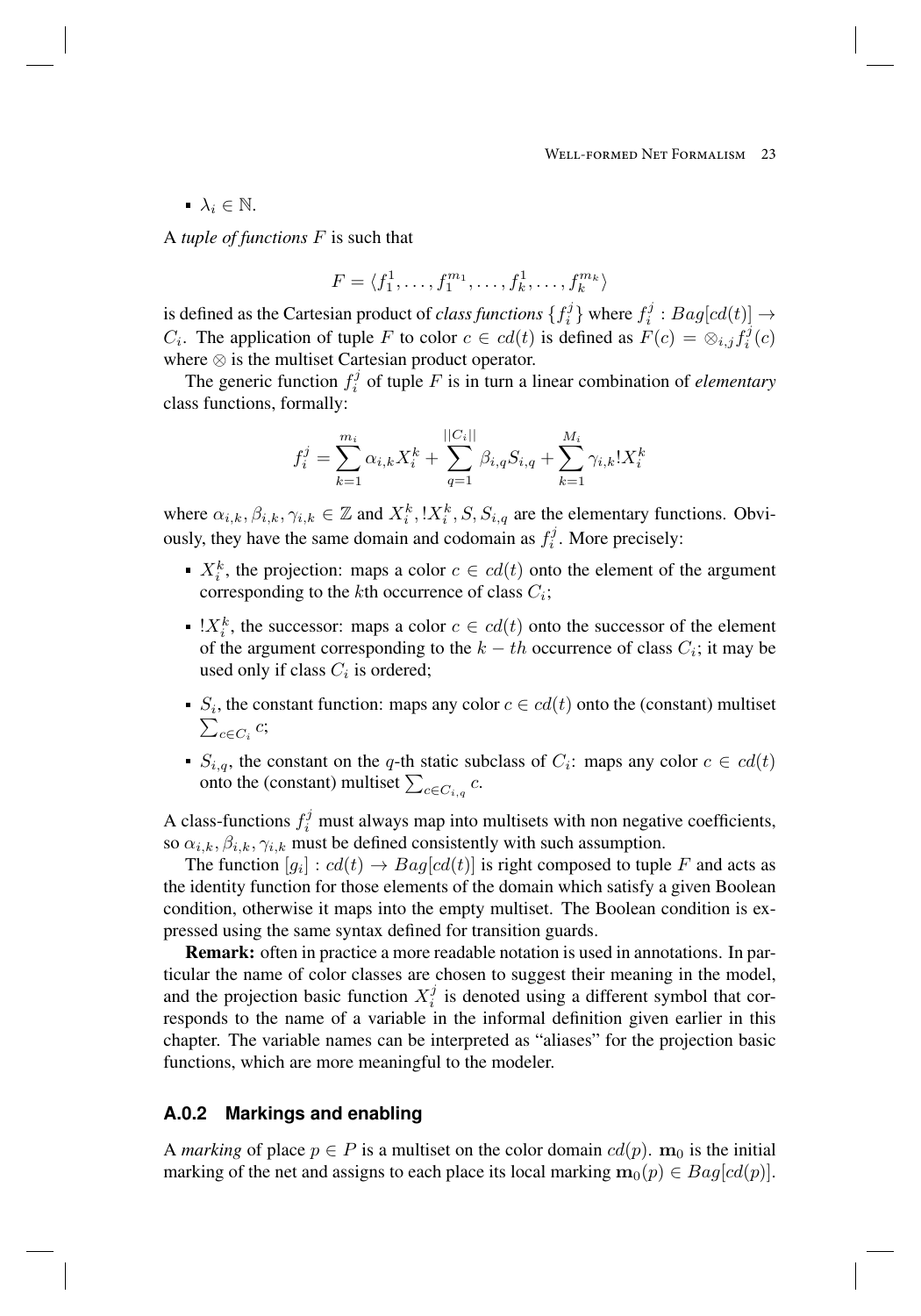An instance of t corresponding to color  $c \in cd(t)$  is denoted  $\langle t, c \rangle$ . Instance  $\langle t, c \rangle$ is enabled in marking **m** if  $I(t, p)(c)(c') \le \mathbf{m}(p)(c') < H(t, p)(c)(c') \,\forall p \in P, c' \in \mathbb{C}$  $cd(p)$ . An enabled transition instance  $\langle t, c \rangle$  can fire, leading to a new state **m**' defined as follows:  $\mathbf{m}'(p) = \mathbf{m}(p) - I(t, p)(c)(c') + O(t, p)(c)(c'), \forall p \in P.$ 

The constraints on the syntax of WN allow the automatic exploitation of the behavioral symmetries of the model and the possibility to perform the state-space based analysis on a more compact RG: the symbolic reachability graph (SRG). The SRG construction relies on the *symbolic marking* concept, namely a compact representation for a set of equivalent ordinary markings. A symbolic marking is a symbolic representation, where the actual color of tokens is forgotten and only their distributions among places are stored. Tokens with the same distribution and belonging to the same static subclass are grouped into a so-called dynamic subclass. Starting from an initial symbolic marking, the SRG can be constructed automatically using a symbolic firing rule [10]. Most qualitative properties of the model can be analyzed on the SRG. Moreover in [4] it is shown that in the context of MDWNs a lumped MDP can be directly derived from the SRG, allowing to compute more efficiently the same optimal strategy that might be computed on the ordinary RG.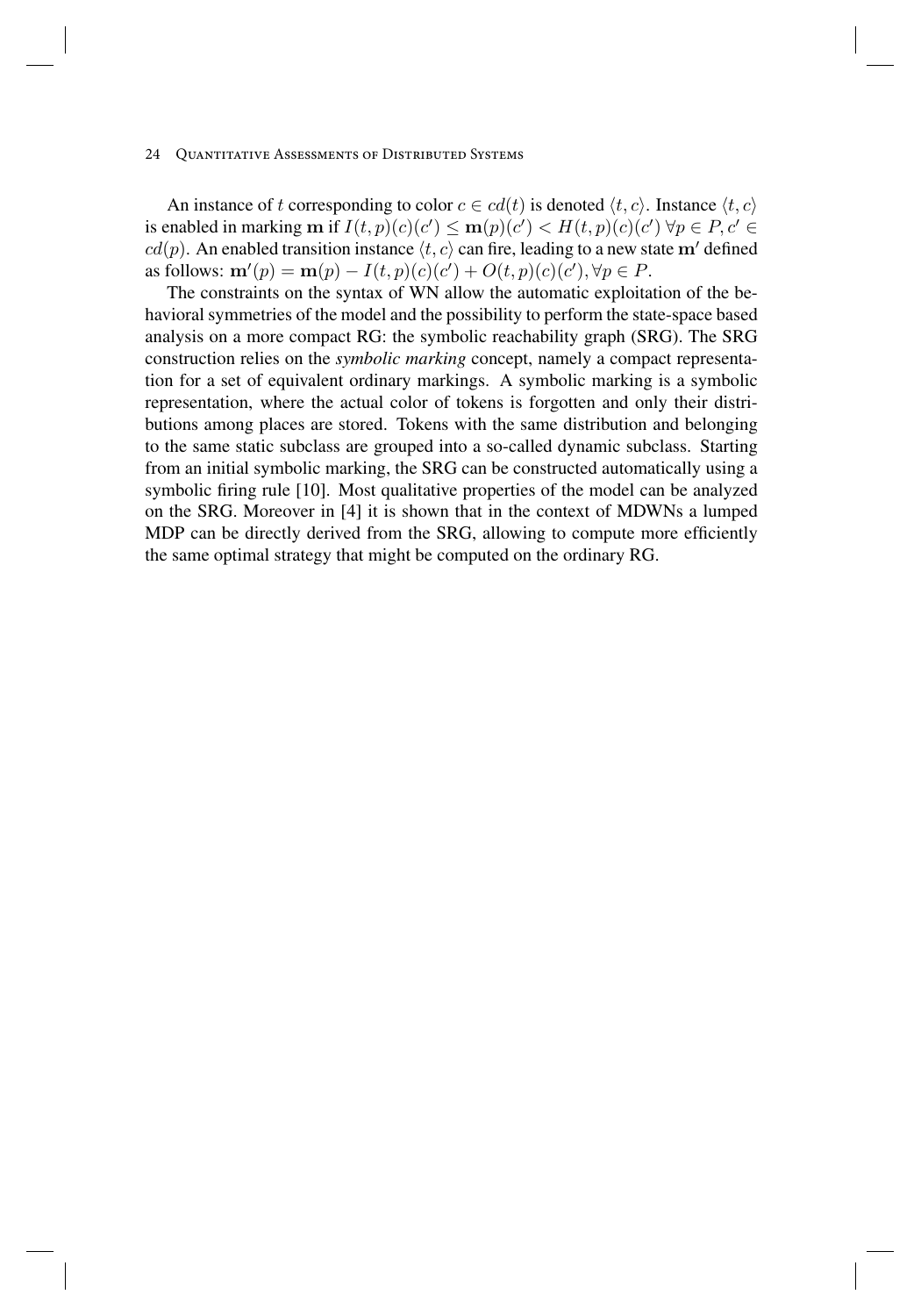WELL-FORMED NET FORMALISM 25

# **REFERENCES**

- 1. R. Alur and T. Henzinger. Reactive modules. *Formal Methods in System Design*, 15(1):7– 48, 1999.
- 2. C. Baier and J.-P. Katoen. *Principles of model checking*. MIT Press, 2008.
- 3. C. Baier and M. Kwiatkowska. Model checking for a probabilistic branching time logic with fairness. *Distributed Computing*, 11(3):125–155, 1998.
- 4. M. Beccuti. *Modeling and analysis of probabilistic systems. Formalisms and efficient algorithms*. PhD thesis, Univ. degli Studi di Torino, Torino, Italia, 2008.
- 5. M. Beccuti, G. Franceschinis, and S. Haddad. Markov Decision Petri Net and Markov Decision Well-Formed Net formalisms. In *Proc. 28th International Conference on Applications and Theory of Petri Nets and Other Models of Concurrency (ICATPN'07)*, volume 4546 of *LNCS*, pages 43–62. Springer, 2007.
- 6. M. Beccuti, G. Franceschinis, and S. Haddad. MDWNsolver: A framework to design and solve Markov decision Petri nets. *International Journal of Performability Engineering*, 7(5):417–428, 2011.
- 7. R.E. Bellman. *Dynamic Programming*. Princeton University Press, Princeton, NJ, 1957.
- 8. A. Bianco and L. de Alfaro. Model checking of probabilistic and nondeterministic systems. In *Proc. 15th International Conference on Foundations of Software Technology and Theoretical Computer Science (FSTTCS'95)*, volume 1026 of *LNCS*, pages 499–513. Springer, 1995.